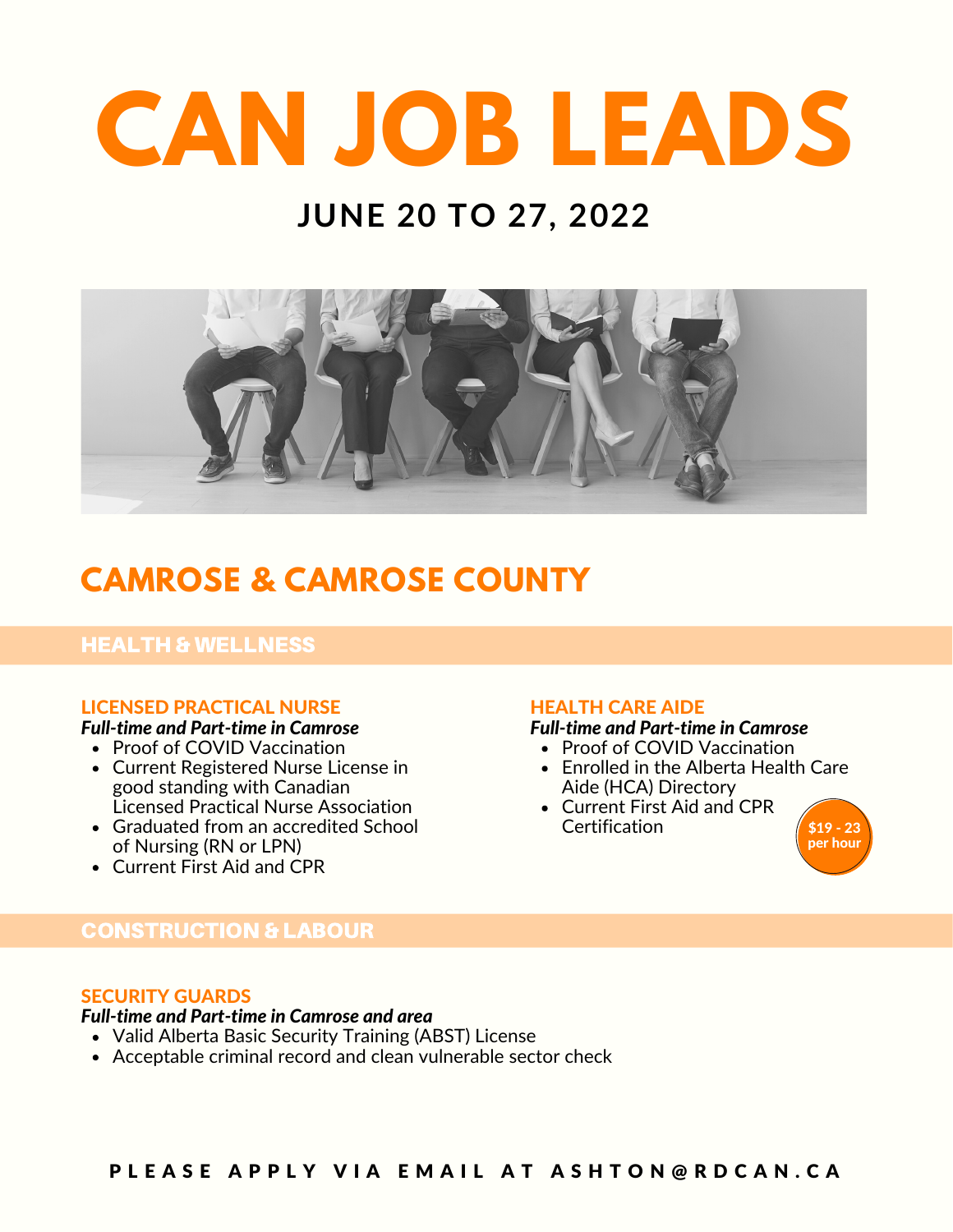### **JUNE 20 TO 27, 2022**

## **DRAYTON VALLEY & BRAZEAU COUNTY**

#### HEALTH & WELLNESS

#### LICENSED PRACTICAL NURSE

*Full-time and Casual in Drayton Valley*

- Proof of COVID Vaccination
- Current Registered Nurse License in good standing with Canadian Licensed Practical Nurse Association
- Graduated from an accredited School of Nursing (RN or LPN)
- Current First Aid and CPR

## OILFIELD & TRADES

#### FLOORHANDS & DERRICKHANDS *Full-time in Drayton Valley*

- Current H2S Alive, First Aid, CSO, Fall Protection, Well Service Blow Out Prevention and Fall Rescue certifications
- Valid minimum Class 5 Driver's License with Air Brakes
- Camp or hotel accomodations available and paid by company

#### OILFIELD TECHNICIAN

#### *Full-time in Drayton Valley*

- Current 3rd, 4th Year Apprentice or Journeyman Millwright, Heavy Duty or Automotive Certification
- Experience with a variety of rotating equipment such as pumps, engines and compressors in the oilfield as well as engine overhaulds within a shop environment
- Valid H2S Alive and First Aid/CPR **Certifications**
- Comfortable using and operating technology

#### HEALTH CARE AIDE

#### *Part-time, Day, Evening and Overnight Shifts in Drayton Valley*

- Proof of COVID vaccination
- Enrolled in the Alberta Health Care Aide (HCA) Directory
- Current First Aid and CPR **Certification**

#### OPERATIONS MANAGER *Full-time in Drayton Valley*

- Strong mechanical and analytical skills in order to assist in troubleshooting, planning and scheduling
- Proven ability to meet service delivery and customer and safety expectations
- Strong organizational and communication skills
- Comfortable with computers and knowledgeable in Microsoft programs
- Valid Driver's License with a Clean Driver's Abstract

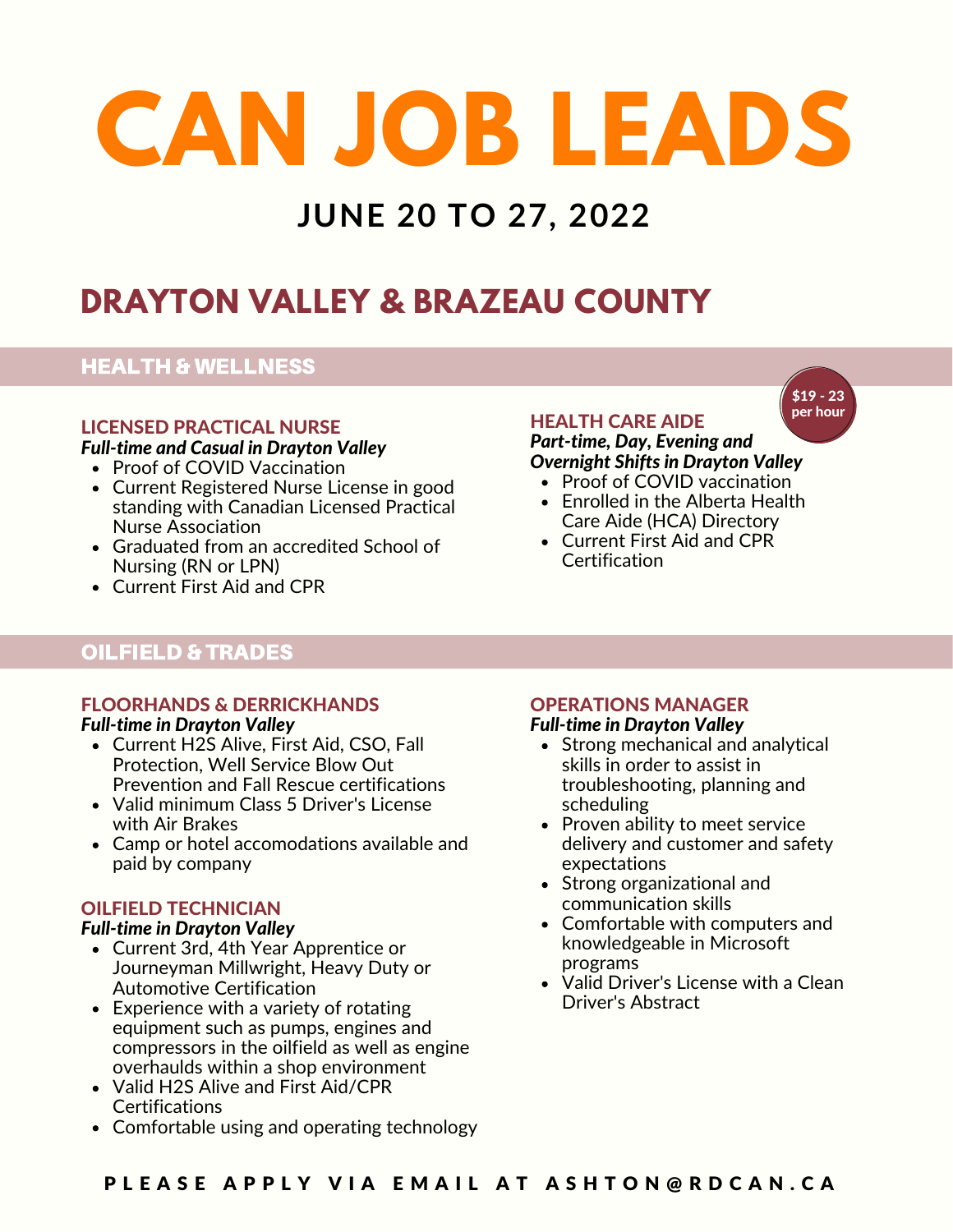## **JUNE 20 TO 27, 2022**

## **DRAYTON VALLEY & BRAZEAU COUNTY**

#### OILFIELD & TRADES

#### AUTOMOTIVE TECHNICIAN

#### *Full-time in Drayton Valley*

- Valid Red Seal Journeyman or 4th Year Apprentice Automotive Technician
- Available to work Monday to Friday
- Ability to perform repairs an dmaintenance of automotive and light trucks, working on a variety of makes and models
- Ability to perform inspections, diagnosis, wiring and other tasks such as air conditioning, wheel alignments, etc.

#### CONSTRUCTION & LABOUR

#### EXPERIENCED HEAVY EQUIPMENT OPERATORS & LABOURERS

- Valid First Aid, CSTS and Ground Disturbance II certifications
- GPS Knowledge
- If applying for heavy equipment operator positions, emphasize on individuals with experience on graders, dozers, hoe, scrapers, rock trucks and packer operators

#### 12 VOLTAGE TECHNICIAN & INSTALLER *Full-time in Drayton Valley*

- **Full-time, Seasonal in Drayton Valley Previous** Previous experience in 12 voltage
	- Valid Class 5 Driver's License
	- Ability to work overtime and weekends when required

### RETAIL, HOSPITALITY & FOOD/BEVERAGE

#### **HOUSEKEEPER**

- *Part-time in Drayton Valley*
- Proof of COVID Vaccination
- Ability to read and follow written as well as verbal instruction
- High standard of hygiene and cleanliness
- Ability to operate related equipment

#### **COOK**

#### *Part-time in Drayton Valley*

- Proof of COVID Vaccination
- Ability to read and follow written as well as verbal instruction
- High standard of hygiene and cleanliness
- Ability to operate related equipment
- Valid or ability to obtain Food Safe **Certification**



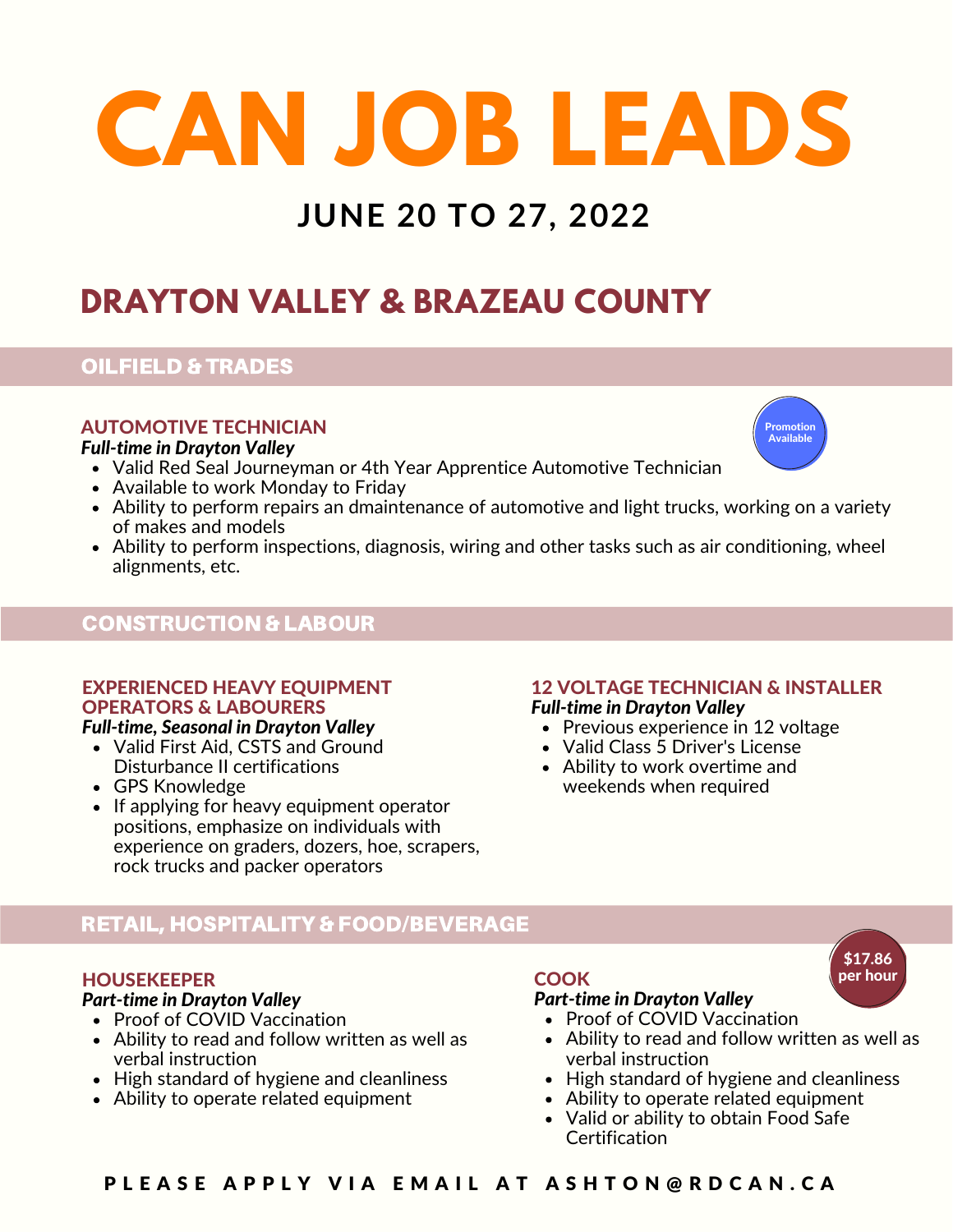### **JUNE 20 TO 27, 2022**

### **DRUMHELLER & STARLAND COUNTY**

#### OILFIELD & TRADES

#### LICENSED AUTOMOTIVE TECHNICIAN

#### *Full-time in Drumheller*

- Knowledge of current automobile technology
- Valid Mechanic's License
- Valid minimum Class 5 Driver's License
- Ability to work with computerized systems

#### CONSTRUCTION & LABOUR

#### HOUSEKEEPER / GARDENER

*Full-time, Seasonal in Drumheller*  $\int_{\text{per hour}}^{\text{17}}$ 

- Phyiscally fit
- Good with their hands and positive attitude
- Able to work both inside and outside all summer



#### CARPENTER'S HELPER *Full-time in Drumheller*

#### $\bullet$  Ability to complete small construction or building maintenance

- tasks • Some gardening or housekeeping
- tasks may be required • Ability to work both indoors and outdoors

#### RETAIL, HOSPITALITY & FOOD/BEVERAGE

#### THRIFT STORE SALES ASSOCIATE



- Completion of High School or equivalent
- Basic math skills required to calcualte discounts and percentages as well as reading skills
- Ability to maintain information in confidence and exercise good judgement
- This position is specifically for a student between 15 and 30 years old within the Canada Summer Jobs Grant
- Available to work 37.5 horus per week for an 8-week term

#### PLEASE APPLY VIA EMAIL AT ASHTON@RDCAN.CA

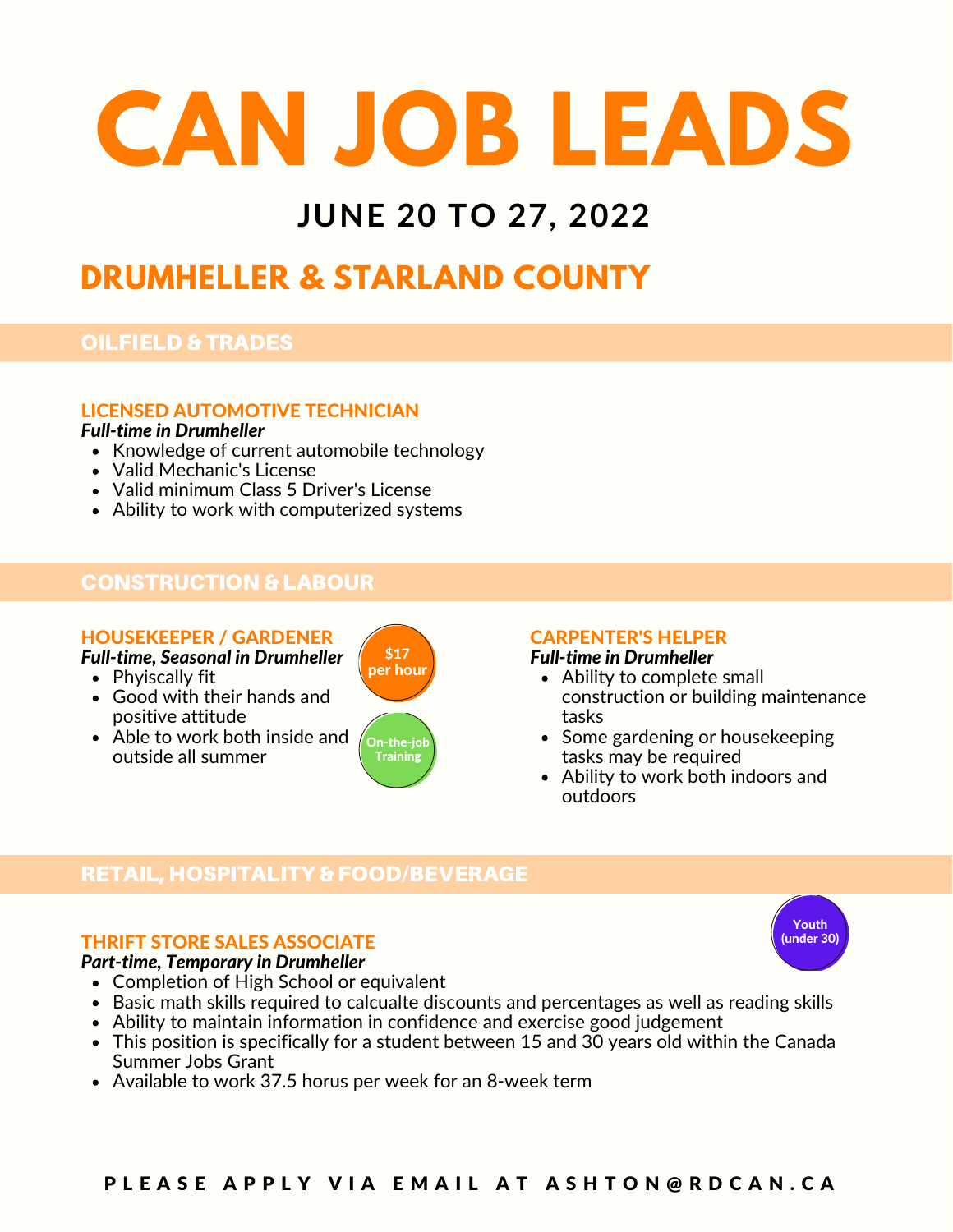### **JUNE 20 TO 27, 2022**

### **DRUMHELLER & STARLAND COUNTY**

#### HUMAN SERVICES

#### COMMUNITY SERVICES WORKER

#### *Full-time, Temporary in Drumheller*

- Completion of High School or equivalent
- Previous cash handling experience
- Basic math skills required to calcualte discounts and percentages as well as reading skills
- Physically fit with the ability lift up to 30 lbs and stand for long periods of time with frequent twisting, bending, crouching and reaching
- $\bullet$  This position is specifically for a student between 15 and 30 years old within the Canada Summer Jobs Grant
- Available to work 37.5 horus per week for an 8-week term

## **HANNA & SPECIAL AREAS #2**

#### OILFIELD & TRADES

#### SWAMPER

#### *Full-time in Hanna and Coronation*

- Minimum Class 5 driver's license with acceptable driver's abstract
- Physically fit
- Willing to relocate and work remotely when required

#### VAC AND STEAM TRUCK OPERATOR *Full-time in Hanna and Coronation*

- Valid Class 3 or 1 driver's license with acceptable driver's abstract
- Experience running vac, steam and combo units, however willing to train the right candidate
- Willing to relocate and work remotely when required



#### PLEASE APPLY VIA EMAIL AT ASHTON@RDCAN.CA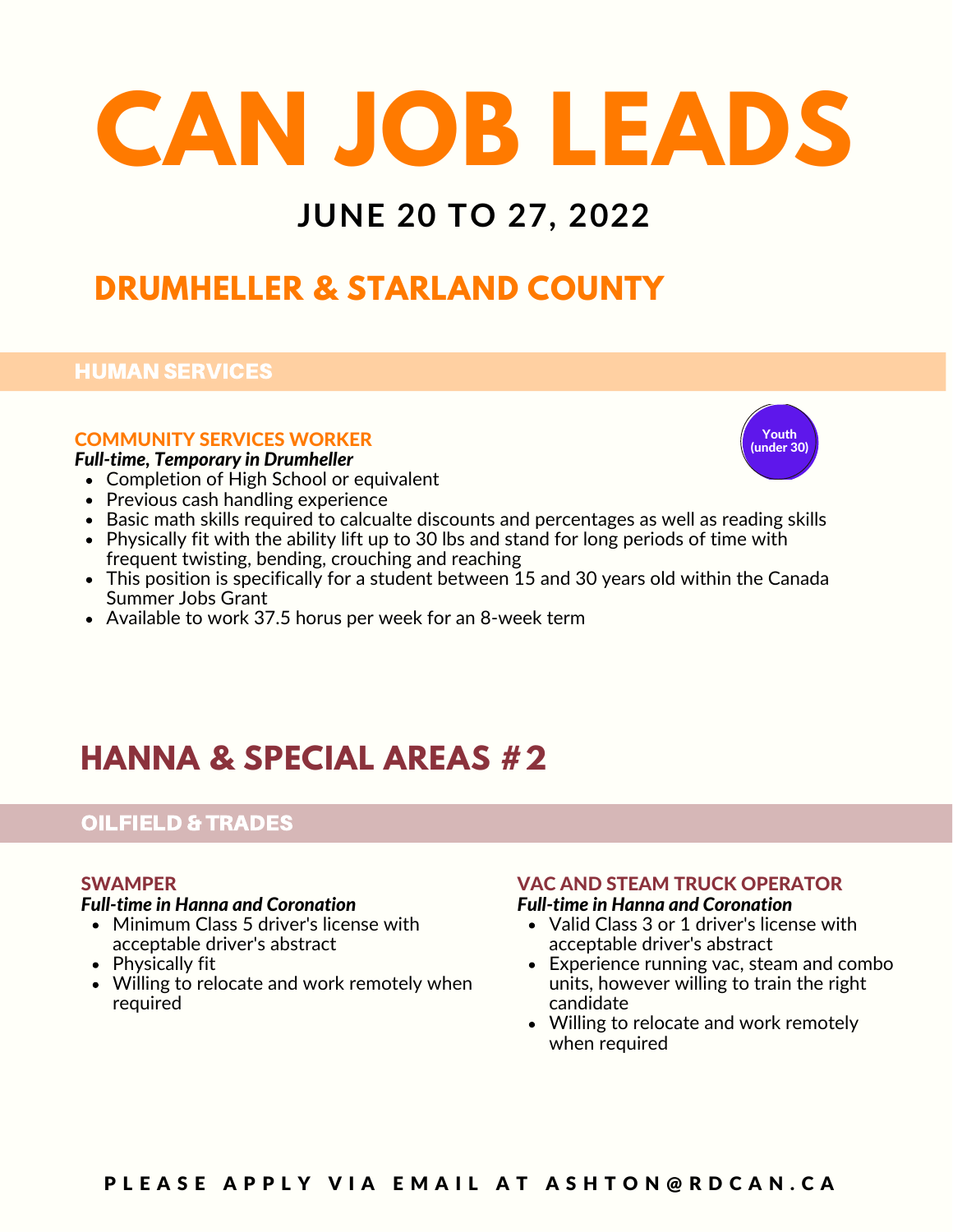## **JUNE 20 TO 27, 2022**

On-the-job Training

## **HANNA & SPECIAL AREAS #2**

#### RETAIL, HOSPITALITY & FOOD / BEVERAGE

#### **WAITRESS**

#### *Full-time in Hanna*

- Completed High School Diploma
- 6+ months previous experience in food and beverage industry
- Physically fit with the ability to stand for long periods of time
- Available during establishment hours including weekends

#### STORE CLERK

#### *Full-time and Part-time in Hanna*

- Completed High School Diploma
- Previous experience within retail is considered an asset
- Physically fit with the ability to stand for long periods of time
- Available during establishment hours including weekends

#### **COOK**

#### *Full-time in Hanna*

- Completed High School Diploma
- Ability to provide high quality Alberta Food Safety and cleanliness standards
- Physically fit with the ability to stand for long periods of time
- Available during establishment hours including weekends

#### FINANCE MANAGER *Full-time in Hanna*

- Valid AMVIC License
- 2+ years experience in new or used sales and working with automotive software systems
- Comfortable explaining pricing and payment plans
- Strong understanding of dealership practices, budgeting an expense management
- Valid Driver's License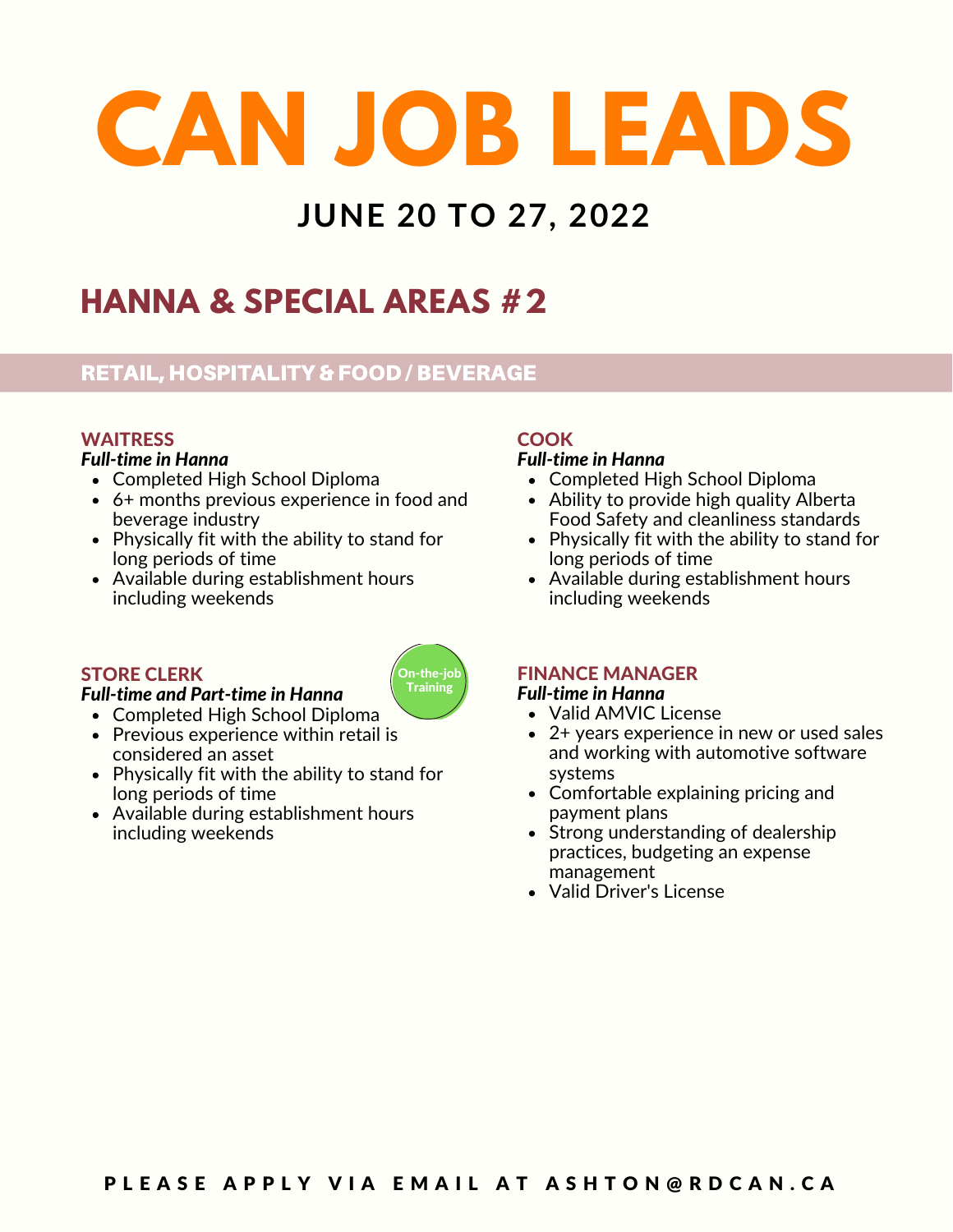### **JUNE 20 TO 27, 2022**

## **LACOMBE & LACOMBE COUNTY**

#### HEALTH & WELLNESS

#### LIVE-IN OR PERSONAL CAREGIVERS

*Full-time, Part-time and Casual in Lacombe, Blackfalds and area*

- Minimum 1 year of related personal or work experience
- Valid First Aid and CPR certification
- Ability to work 12 hour shifts and/or weekends
- Ability to work remotely, by driving and using public transit to get to client visits

#### HEALTH CARE AIDES

*Full-time, Part-time and Casual in Lacombe, Blackfalds and area*

- Enrolled in the Alberta Health Care Aide (HCA) Directory
- Proof of Health Care Aide Certification or current enrolment in a Health Care Aide program
- Current First Aid and CPR Certification
- Ability to work remotely by driving and using public transit

#### CONSTRUCTION & LABOUR

#### SECURITY GUARDS

### *Full-time, Part-time and On-Call/Casual in*

- Valid Alberta Basic Security Training (ABST) License
- Acceptable criminal record and clean vulnerable sector check
- Day, night and overnight shifts available for some positions
- Some positions require proof of COVID vaccinations

#### REBAR TIER / ROD BUSTER

#### *Full-time in Blackfalds*

- 2+ years of rebar experience
- Physically fit with the ability to work outdoors in all weather conditions
- Available to work day shifts from Monday to Friday with occasional Saturday or overtime when required
- Valid Driver's License with reliable transportation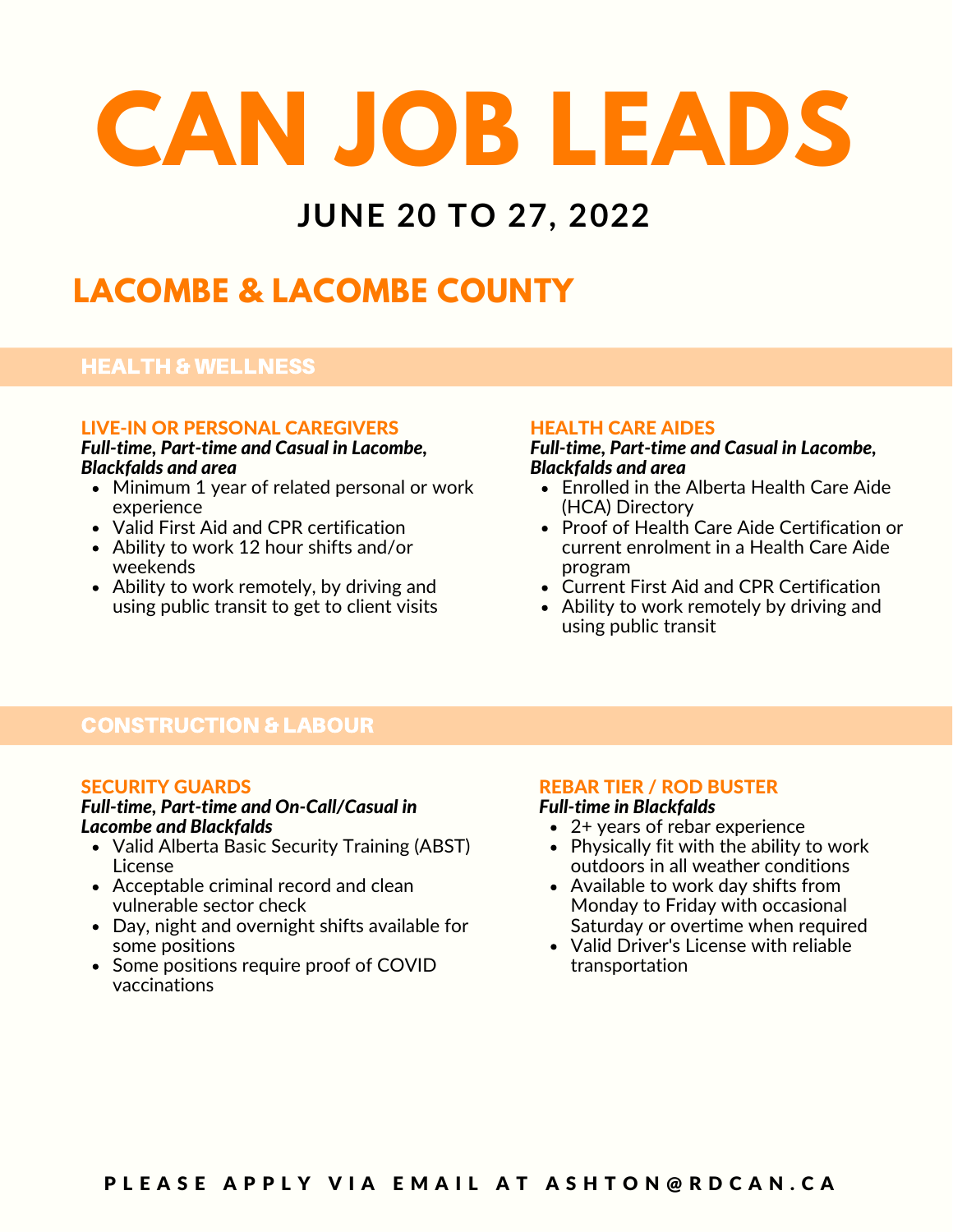## **JUNE 20 TO 27, 2022**

## **LACOMBE & LACOMBE COUNTY**

#### CONSTRUCTION & LABOUR

#### QUALITY CONTROL & QUALITY ASSURANCE PERSONNEL

#### *Full-time in Blackfalds*

- Adequate knowledge of computers with willingness to learn new software
- Ability to read and interpret blueprints plus measurements
- Ability to work day shift from Monday to Friday wiht occasional Saturday or overtime as required

#### PRECAST CONSTRUCTION LABOURER – GROUTING & CAULKING

#### *Full-time in Blackfalds*

- Valid Driver's Licence with reliable transportation
- Valid Standard First Aid, Fall Protection and Aerial Work Platform Certifications
- Available to work away from home Monday to Friday with occasional Saturday or overtime as required
- Ability to lift at least 50lbs and comfortable with heights with proper safety restraints
- Follow company safety policies and procedures
- Must have an eye for detail, color matching, and a creative mindset

#### **CARPENTER**

#### *Full-time, Day or Night Shifts in Blackfalds*

- Construction knowledge such as how to build projects depicted and read blueprints
- Outstanding critical thinking and leadership skills
- Available to work either night shift (start time is between 7pm and 7:30pm) or day shift (start time is between 7am and 7:30am) with overtime when required
- Physically able to perform demanding work for extended periods of time

#### WATER AND SEWER CONSTRUCTION FOREMAN

#### *Full-time, Seasonal in Blackfalds*

- 5+ years experience in water and sewer
- Experience leading crews
- Clean Driver's Abstract
- Thorough understanding of project drawings and specifications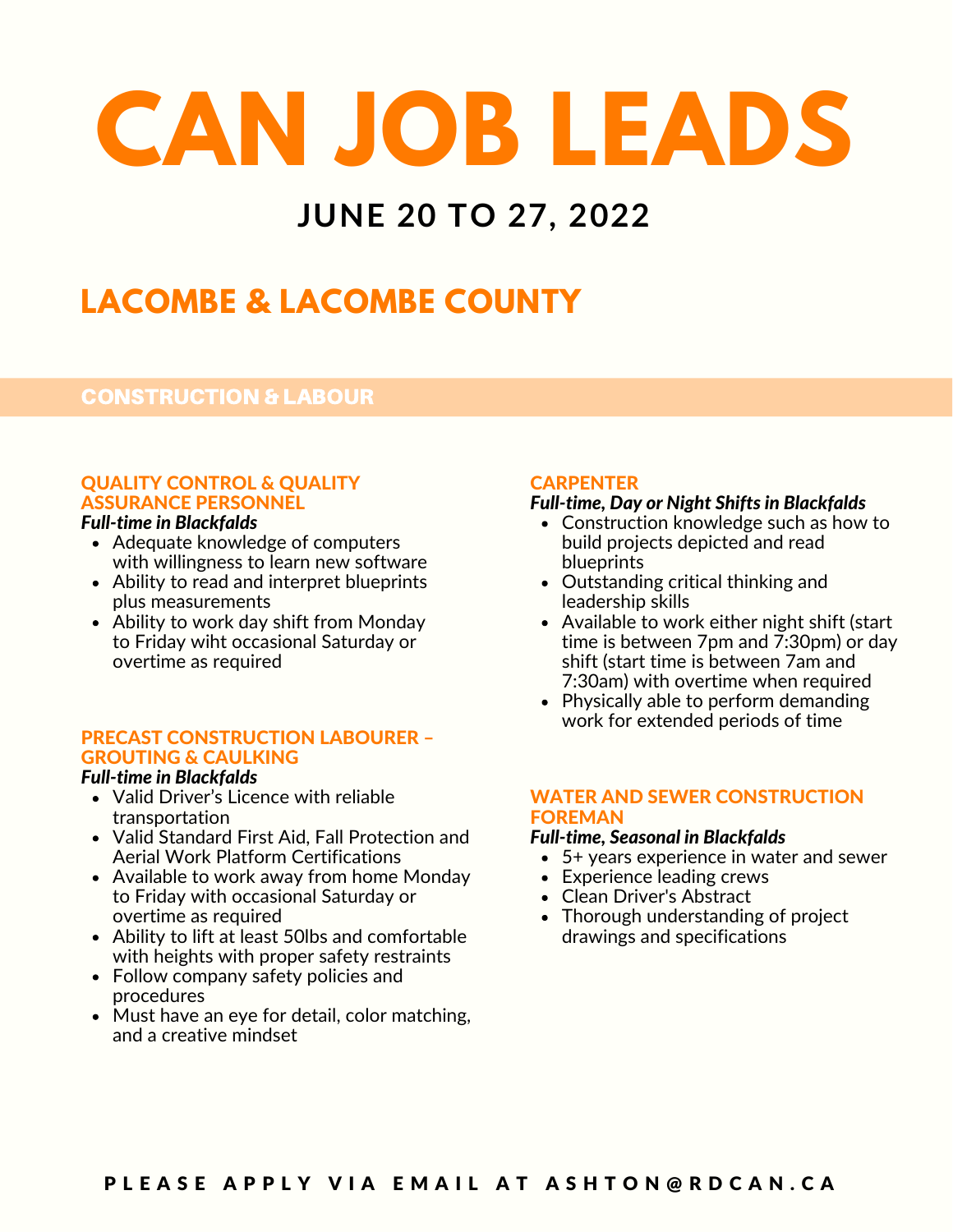### **JUNE 20 TO 27, 2022**

## **LACOMBE & LACOMBE COUNTY**

#### CONSTRUCTION & LABOUR

#### PRECAST CONCRETE GENERAL WORKER

#### *Full-time, Day or Night Shifts in Blackfalds*

- Available for day, evening or night shifts
- Willing to work overtime or occassional Saturday shift as required
- Must be physically fit to perform demanding work for extended periods of time
- Ability to lift at least 50lbs and comfortable with heights with proper safety restraints
- Valid Class 5 Driver's License and reliable transportation

#### PRECAST CONCRETE FINISHERS

#### *Full-time in Blackfalds*

- Previous concrete finishing experience
- Able to smooth concrete surfaces using hand trowels and power trowels
- Able to apply hardening and sealing components to cure surfaces
- Able to handle physically demanding tasks for extended period of time
- Willing to work early morning/day shifts and evening/overnight shifts from Monday to Friday with occasional Saturday shift or overtime as required
- Valid Driver's License with reliable transportation

#### PRECAST CONSTRUCTION LABOURER - INSTALLATION

#### *Full-time in Blackfalds*

- Valid Standard First Aid, Fall Protection and Aerial Work Platform **Certifications**
- Physically fit with the ability to lift at least 50lbs and comfortable working at heights with proper safety restraints
- Available to work away from home Monday to Friday with occasional Saturday and overtime as required
- Follow company safety policies and procedures
- Valid Driver's License with reliable transportation

#### INTERIOR DESIGN TECHNOLOGIST

#### *Full-time in Blackfalds*

- Valid Driver's License and reliable transportation
- Graduate from a recognized Interior Design college or technical program
- Proficient with AutoCAD or Revit, SketchUp and Microsoft office
- Ability to produce 3D renders for presentation purposes
- Knowledge of Alberta's Building Codes and National Energy Codes
- Available to work Monday to Friday with the occasional Saturday and overtime as required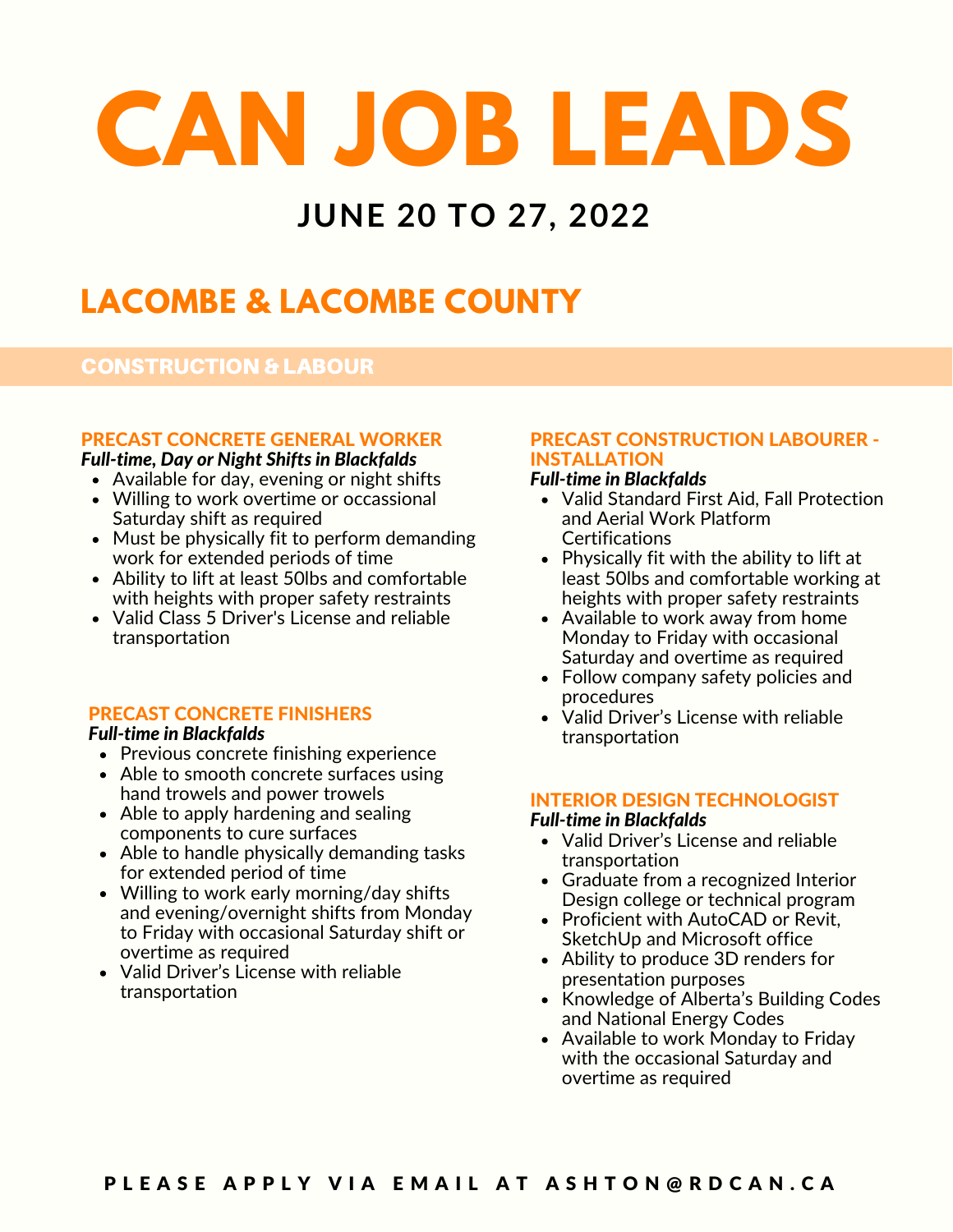## **JUNE 20 TO 27, 2022**

## **LACOMBE & LACOMBE COUNTY**

#### CONSTRUCTION & LABOUR

#### MOBILE CRANE OPERATOR

#### *Full-time in Blackfalds*

- Valid Journeyman Heavy Boom **Certification**
- 5+ years experience operating mobile cranes
- Acceptable Driver's Abstact
- Ability to pass a fit for duty test anytime while on the job site
- Safety-focussed individual
- Willingness to learn, grow and teach others
- Valid Standard First Aid and Fall Protection **Certifications**
- Ability to work Monday to Saturday and overtime as required
- Ability to lift at least 50 lbs and comfortable with heights using proper safety restraints

#### PRECAST INSTALLATION SUPERINTENDENT

#### *Full-time in Blackfalds*

- Previous experience as a Superintendent in the Construction Industry for large commercial buildings or multi-level residential
- Good understanding of construction process from layout to finish
- Proficient with computers and ability to learn new software
- Ability to work Monday to Friday with the occasional Saturday or overtime as required
- Valid Driver's License, acceptable Driver's Abstract and reliable transportation

#### JOURNEYMAN IRONWORKER FOREMAN

#### *Full-time in Blackfalds*

- Valid Journeyman or Apprentice Ironworker Certification
- Valid Driver's License with reliable transportation
- Valid Standard FIrst Aid, Fall Protection and Aerial Work Platform Certifications
- Ability to work Monday to Friday away from home with the occassional Saturday or overtime as required
- Ability to lift at least 50 lbs and comfortable with heights using proper safety restraints
- Ability to read, interpret and excute details on blueprints

#### JUNIOR CONSTRUCTION ESTIMATOR

#### *Full-time in Blackfalds*

- Understanding of building systems such as mechanical, electrical, structure and exterior envelope
- Computer proficient with Microsoft Office (Word, Excel and Outlook)
- Ability to read and interpret drawings and specifications
- Valid Driver's License with reliable transportation
- Ability to work Monday to Friday with the occassional Saturday or overtime as required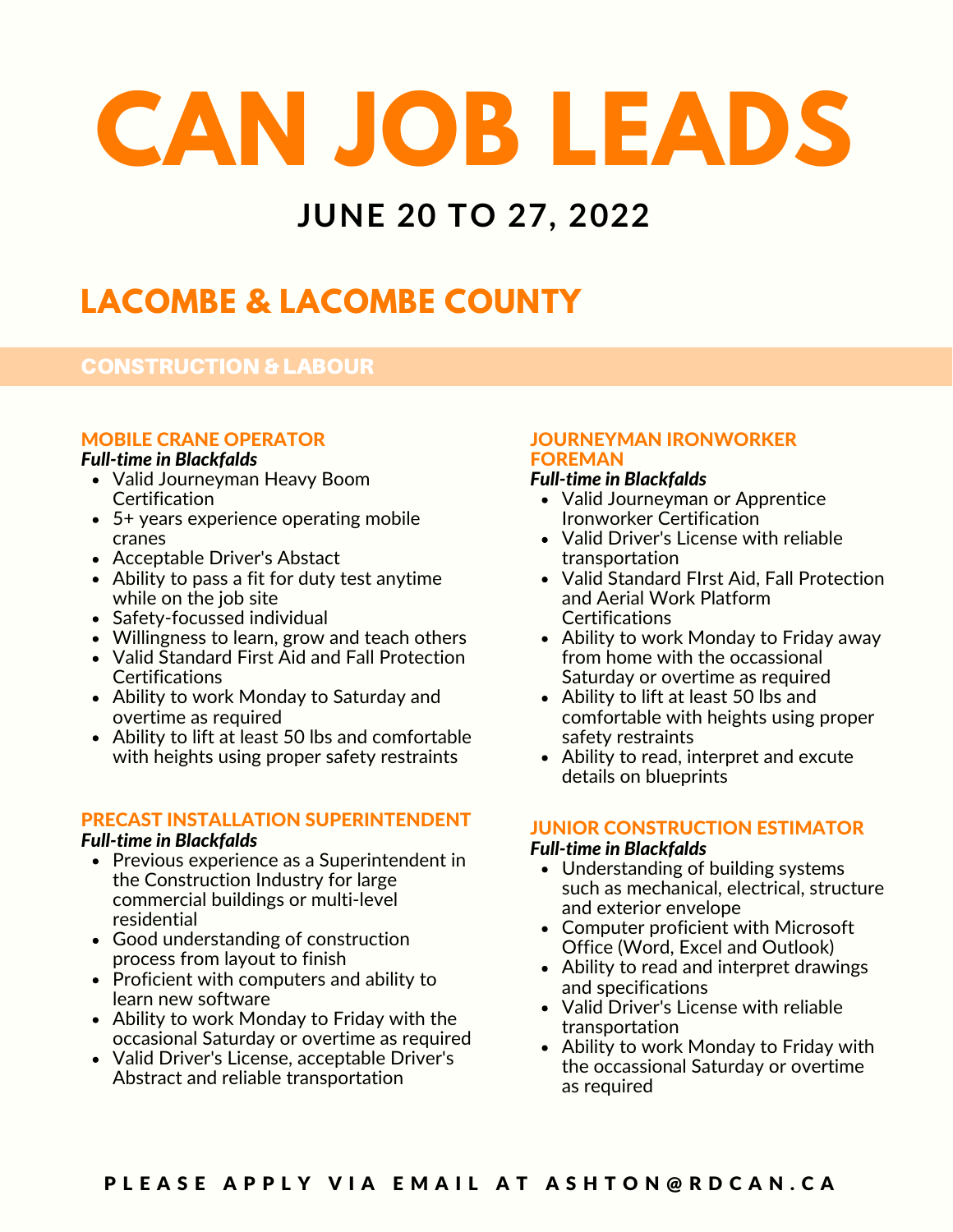## **JUNE 20 TO 27, 2022**

## **LACOMBE & LACOMBE COUNTY**

#### CONSTRUCTION & LABOUR

#### EARTHWORKS CONSTRUCTION FOREMAN

#### *Full-time, Seasonal in Blackfalds*

- 3+ years construction supervisory experience
- Ability to read and understand blueprints and drawings
- Previous experience in road, landfill and subdivision construction
- Ability to run and understand the operation of heavy equipment
- Knowledge and understanding of Alberta Transportation Specifications

#### EARTHWORKS PROJECT MANAGER & ESTIMATOR

#### *Full-time in Blackfalds*

- Previous experience with Earthworks and highway construction
- Knowledge of municipal infrastructure, subdivision construction, site and landfill development
- Proficient in Microsoft programs

#### WATER AND SEWER PIPELAYERS

#### *Full-time, Seasonal in Blackfalds*

- 2+ seasons of water and sewer installation experience
- Must be willing to travel
- Valid First Aid, Ground Disturbance Level II, H2S Alive, CSTS and Confined Space Entry/Rescue certifications

#### RETAIL, HOSPITALITY & FOOD/BEVERAGE

#### LINE COOK

#### *Full-time in Lacombe*

• Previous experience within cooking position

#### KITCHEN MANAGER

#### *Full-time in Lacombe*

• Previous experience within a management role and in a restaurant environment is considered an asset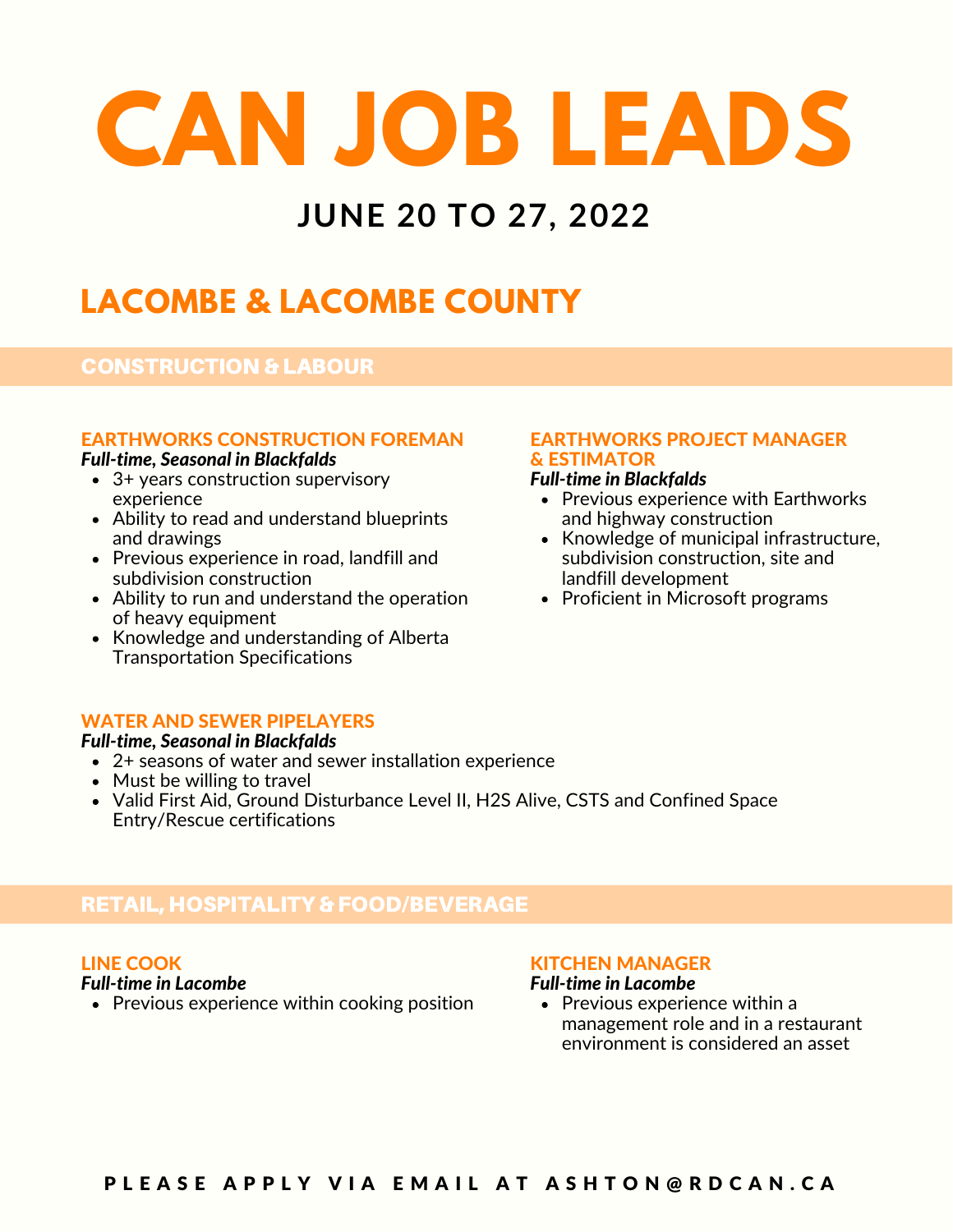## **JUNE 20 TO 27, 2022**

## **LACOMBE & LACOMBE COUNTY**

#### OFFICE & ADMINISTRATION

#### FRONT DESK

#### *Full-time in Lacombe*

- Good computer and customer service skills
- Ability to balance figures and willingness to learn
- Available to work Monday to Friday from 8:00am to 6:00pm
- Opportunity for pay increase and weekly performance bonuses after probationary period

\$22 per hour

#### EDUCATION & CHILDCARE



#### *Full-time, Seasonal in Bentley*

- Ability to maintain and repair equipment such as bobcat, tractor, snowmobile, gator, boat, golf carts, etc.
- Ability to maintain and repair structures such as lodge and outbuildings, septic systems, heating, plumbing, etc.
- Ability to oversee all camp activities, including but not limited to ordering supplies, meal/snack preparation and sanitation
- Ability to take care of animals on site
- Mentor and team lead for all camp staff

#### MATH / PHYSICS TEACHER

#### *Part-time in Lacombe*

- Alberta Education TQS Certified
- Specialty in Math or High School Sciences
- Available to start in September 2022
- Ability to teach adults in a small group setting

#### CAMP COUNSELLOR

#### *Full-time, Seasonal in Bentley*

- Health and safety focused individual
- Ability to operate all vehicles (land and water) and equipment
- Previous experience leading or instructing individuals and/or group activities
- Previous experience working with developmentally disabilities
- Valid Standard First Aid and CPR **Certification**
- Ability to plan, create, develop and deliver camp events

#### BIOLOGY / SCIENCE TEACHER

#### *Part-time in Lacombe*

- Alberta Education TQS Certified
- Specialty in Biology or High School Sciences
- Available on Mondays, Wednesdays and Fridays from 10:45am to 2:45pm
- Temporary contract until the end of June, with possibility of continuance in Fall (September 2022)
- Ability to teach adults in a small group setting

PLEASE APPLY VIA EMAIL AT ASHTON@RDCAN.CA

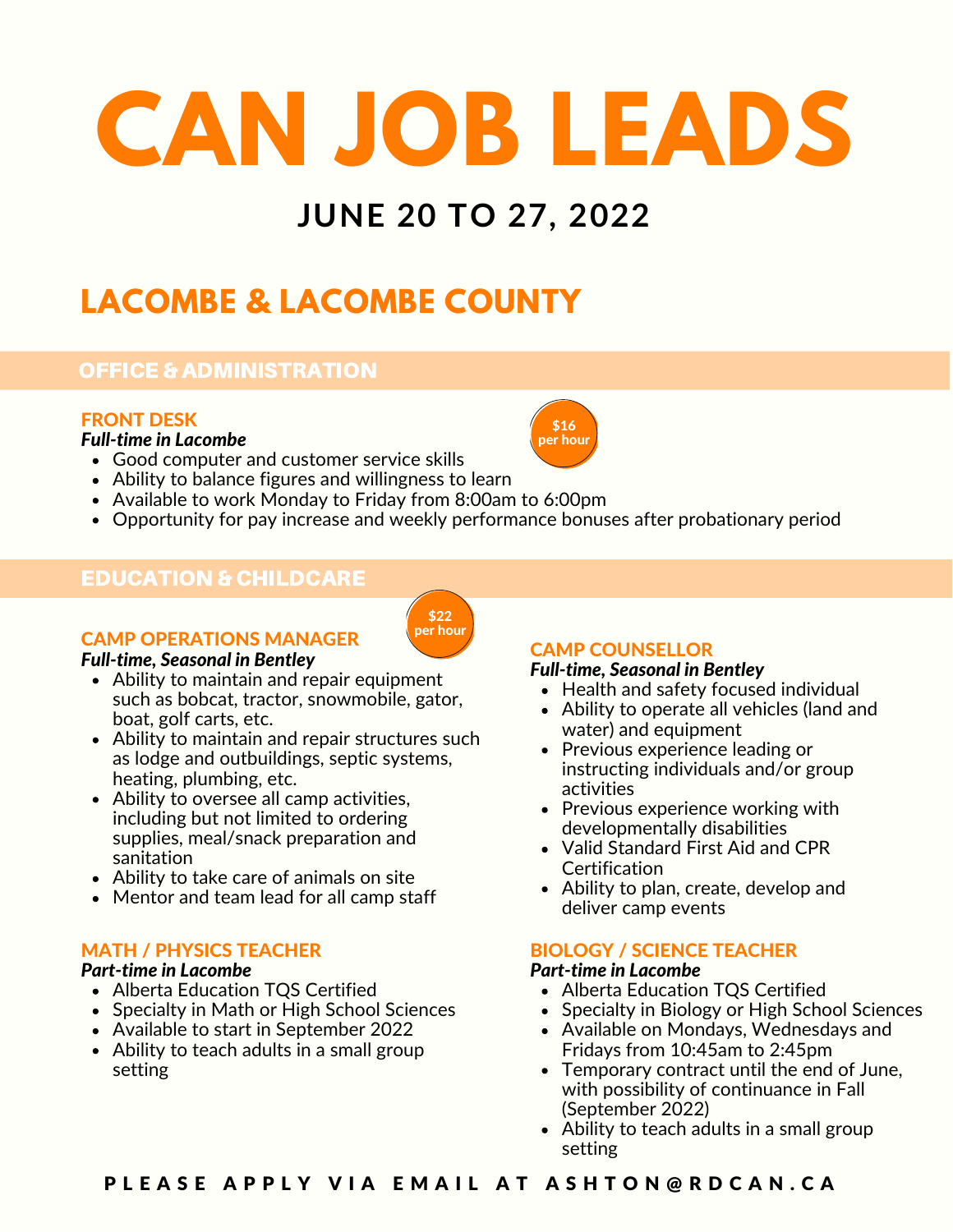## **JUNE 20 TO 27, 2022**

## **OLDS & MOUNTAIN VIEW COUNTY**

#### HEALTH & WELLNESS

#### HEALTH CARE AIDE

#### *Full-time, Part-time and Casual in Olds*

- Enrolled in the Alberta Health Care Aide (HCA) Directory
- Current First Aid and CPR Certification
- Proof of COVID vaccination and ability to work remotely (by driving and using public transit) is required for some positions

#### LICENSED PRACTICAL NURSE *Full-time, Part-time and Casual in Olds*

- Proof of COVID Vaccination
- Current Registered Nurse License in good standing with Canadian Licensed Practical Nurse Association
- Graduated from an accredited School of Nursing (RN or LPN)
- Current First Aid and CPR

#### LIVE-IN OR PERSONAL CAREGIVERS

#### *Part-time and Casual in Olds*

- Minimum 1 year of related personal or work experience
- Valid First Aid and CPR certification
- Ability to work 12 hour shifts and/or weekends
- Ability to work remotely by driving and using public transit

#### RETAIL, HOSPITALITY & FOOD/BEVERAGE

#### DINING ROOM SERVER

#### *Part-time and Casual in Olds*

- 
- High standard of hygiene and cleanliness
- Valid or ability to obtain Food Safe and Proserve Certifications

#### COMMERCIAL & RESIDENTIAL **CLEANERS**

#### Proof of COVID Vaccination *Full-time and Part-time in Olds and area*

- Valid Driver's License
- Reliable individual with exceptional customer service skills
- Training and work vehicle provided

#### PLEASE APPLY VIA EMAIL AT ASHTON@RDCAN.CA

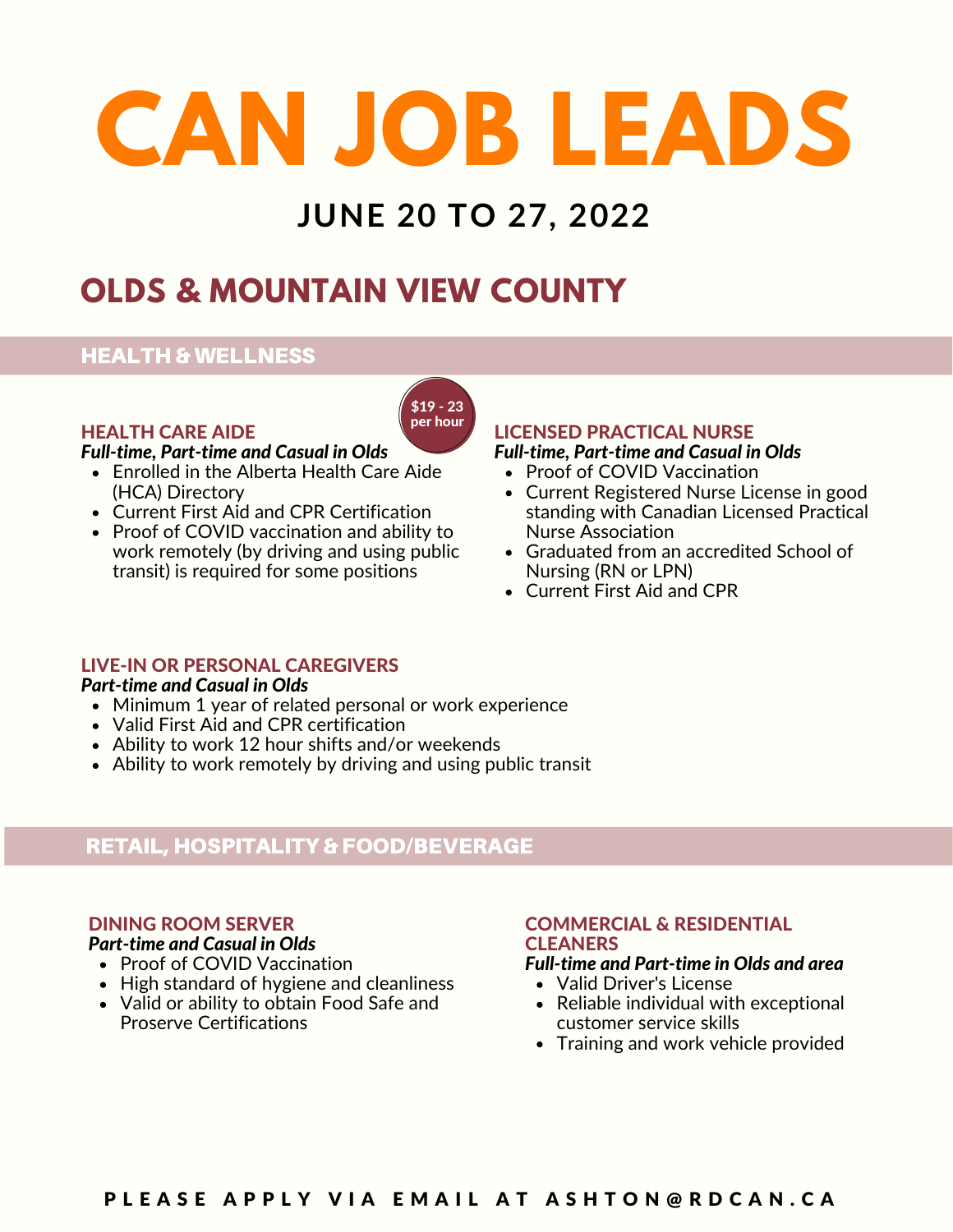## **JUNE 20 TO 27, 2022**

## **OLDS & MOUNTAIN VIEW COUNTY**

#### RETAIL, HOSPITALITY & FOOD/BEVERAGE

#### FOOD SERVICE ASSOCIATES

*Full-time and Part-time in Didsbury, Olds and Sundre*

- Excellent customer service and problem solving skills
- Ability to work in a fast-paced environment and in a team

#### FOOD SERVICES MANAGER

*Full-time or Part-time in Didsbury, Olds and Sundre*

- $\cdot$  1+ years of supervisory / chef experience is considered an asset
- Flexible schedule with the ability to work evenings / weekends

#### HUMAN SERVICES

#### GENERAL MANAGER

#### *Full-time in Olds*

- Proof of COVID Vaccination
- Experience in a progressively responsible role that demonstrates leadership, interpersonal skills, marketing, financial planning and effective problem solving
- Valid Class 5 Driver's License with Clean Driver's Abstract
- Valid Standard First Aid/CPR, Food Safe Handling and Pro Serve Certifications

\$19 - 23 per hour

## **PONOKA & PONOKA COUNTY**

#### HEALTH & WELLNESS

#### HEALTH CARE AIDE

#### *Part-time in Ponoka*

- Enrolled in the Alberta Health Care Aide (HCA) Directory
- Proof of Health Care Aide Certification or current enrolment in a Health Care Aide program
- Current First Aid and CPR Certification
- Proof of COVID vaccination and ability to work remotely by driving and using public transit required for some positions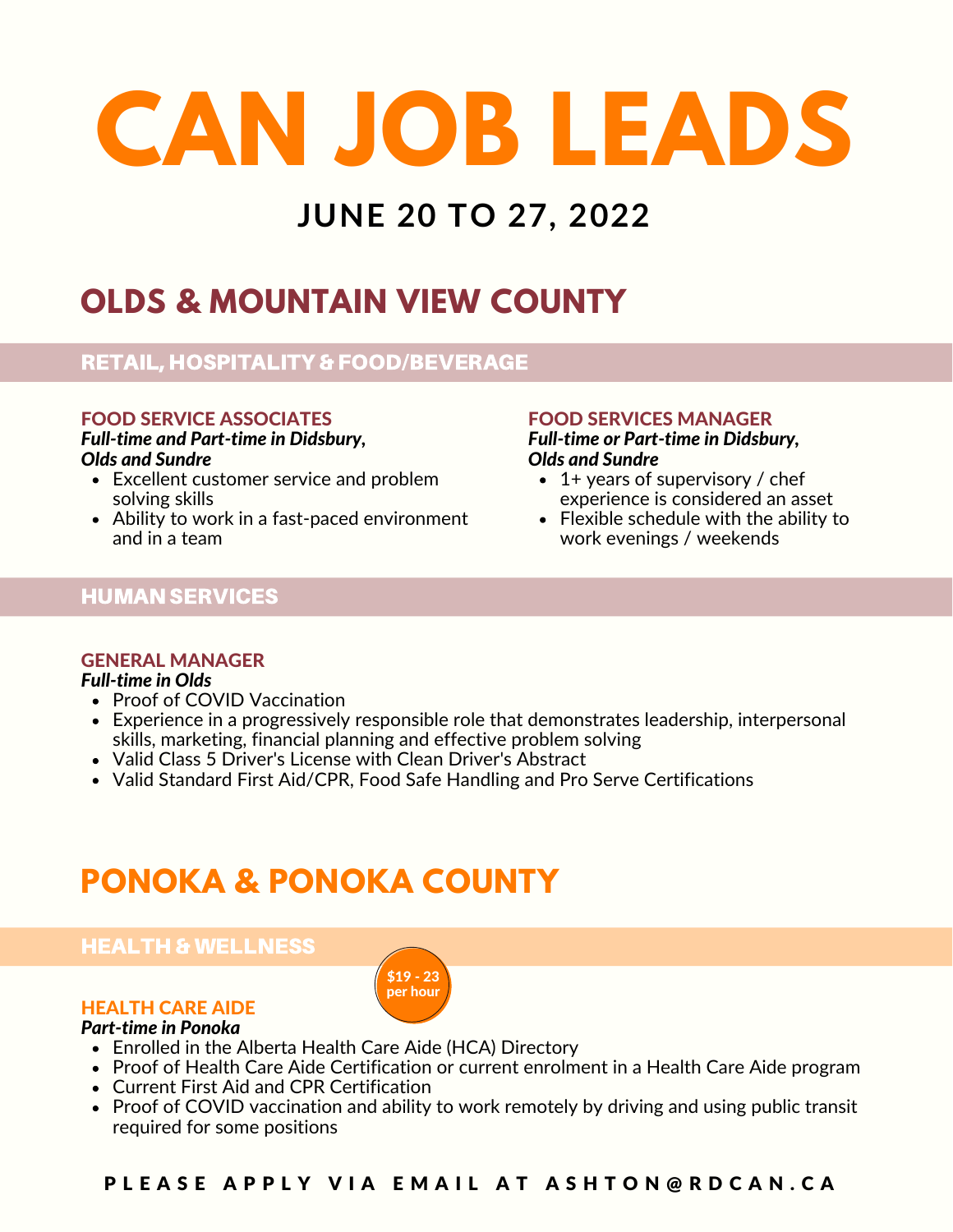## **JUNE 20 TO 27, 2022**

## **PONOKA & PONOKA COUNTY**

#### OILFIELD & TRADES

### APPRENTICE SHOP WELDERS & FABRICATORS<br>Full-time in Ponoka

- 1+ years welding experience
- Ability to read and interpret drawings, sketches, procedures and practices
- $\bullet$  Knowledge of materials and strong understanding of metals
- Physically fit with the ability to lift up to 50 lbs
- Available to work away from home Monday to Friday and the occasional Saturday
- Willing to work overtime as needed

#### JOURNEYMAN STRUCTURAL WELDER

#### *Full-time in Ponoka*

- 3+ years experience with stairs and hand rails
- CWB Certified & Journeyman Welding **Ticket**
- Ability to read and interpret drawings, sketches, procedures and practices
- Knowledgge of materials and strong understanding of metals
- Physicaly fit with the ability to lift up to 50 lbs
- Availaible to work overtime and occasional Saturday

#### CONSTRUCTION & LABOUR

#### **MACHINIST**

#### *Full-time in Ponoka*

- 1+ years previous related experience
- Valid Class 3 Driver's License
- Valid Forklift Operator Certification
- Steel-toed safety boots

#### SECURITY GUARDS

#### *Full-time and Part-time in Ponoka*

- Valid Alberta Basic Security Training (ABST) License
- Acceptable criminal record and clean vulnerable sector check
- Weekend shifts required for some positions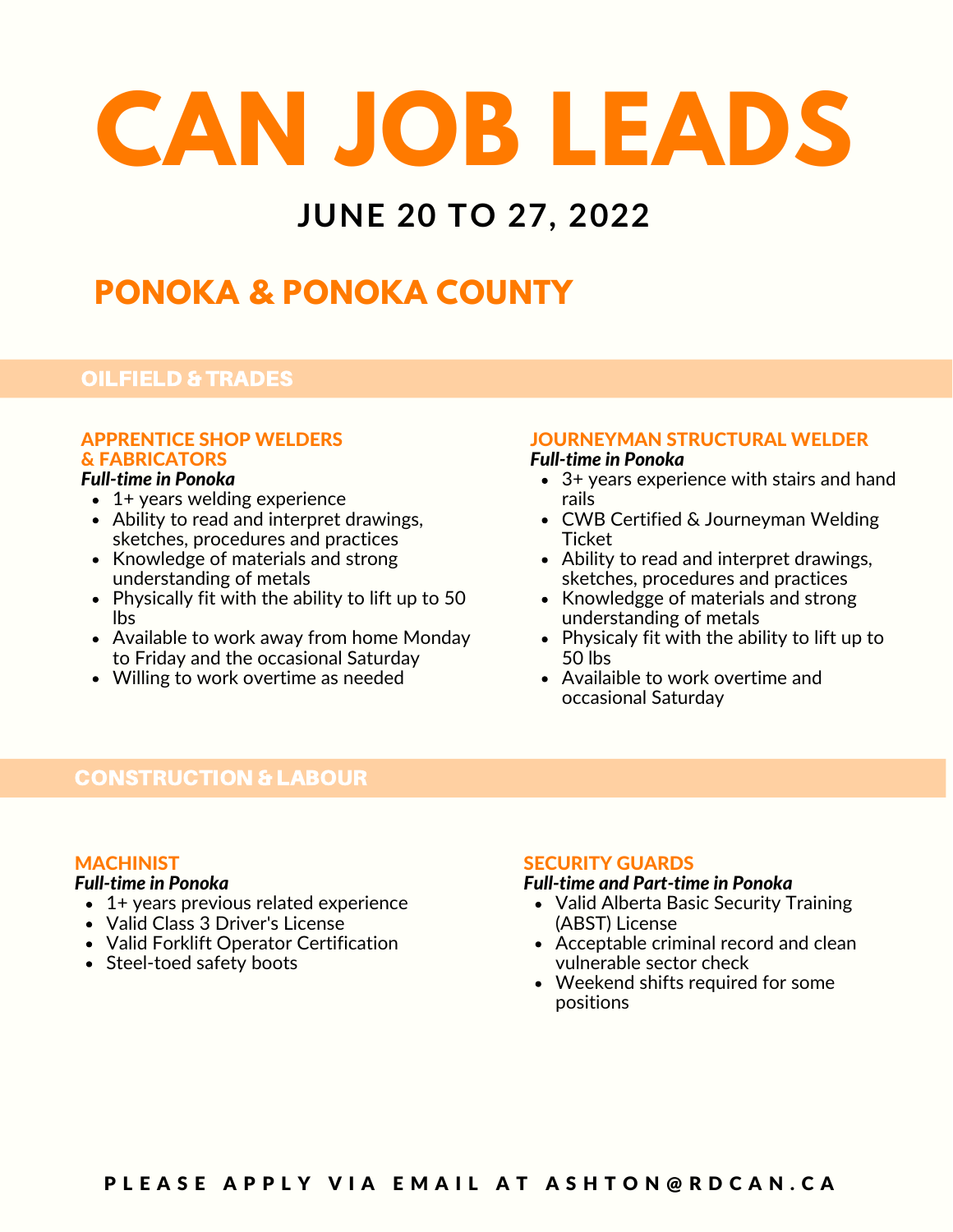## **JUNE 20 TO 27, 2022**

## **PONOKA & PONOKA COUNTY**

#### CONSTRUCTION & LABOUR

#### COUNTERTOP INSTALLER

#### *Full-time in Ponoka*

- 1+ years previous related experience
- Physically fit with the ability to handle up to  $100$  lbs
- Valid Driver's License
- Mechanically inclined with the ability to handle hand and power tools, read blueprints or drawings and conduct measurements

#### GRANITE & QUARTZ POLISHER

#### *Full-time in Ponoka*

- 1+ years previous related experience
- Physically fit with the ability to handle heavy loads and stand for extended periods of time
- Valid Class 3 Driver's License
- Valid Forlift Operator Certification
- Steel-toed safety boots

#### RETAIL, HOSPITALITY & FOOD/BEVERAGE

\$17 - 20  $\rho$ er hour

#### **COOK**

#### *Casual in Ponoka*

- Valid Food Safe and First Aid/CPR Certifications
- High standard of hygiene and cleanliness
- Proof of COVID vaccination

#### DINING ROOM SERVER

#### *Part-time in Ponoka*

- Proof of COVID Vaccination
- High standard of hygiene and cleanliness
- Valid or ability to obtain Food Safe and Proserve Certifications

#### *Part-time in Ponoka*

- Proof of COVID Vaccination
- Ability to follow written and verbal instructions
- High standard of hygiene and cleanliness
- Ability to operate related equipment
- Organized and ability to work under strict time constraints

#### **HOUSEKEEPER**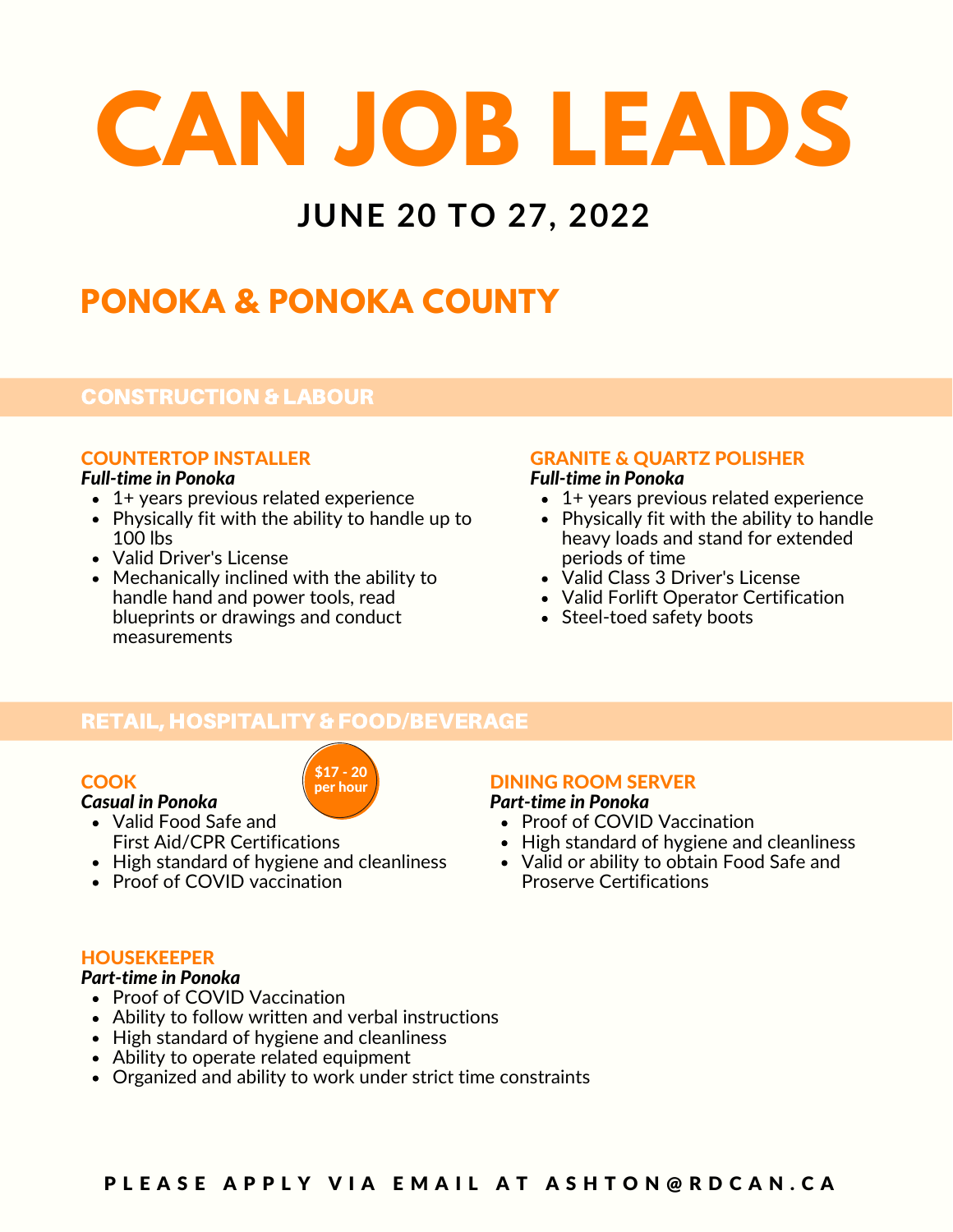## **JUNE 20 TO 27, 2022**

## **PONOKA & PONOKA COUNTY**

#### HUMAN SERVICES

#### BUSINESS MANAGER

#### *Full-time in Ponoka*

- Proof of COVID Vaccination
- 2+ years experience in Senior Housing or Hospitality
- Valid Class 5 Driver's License with Clean Driver's Abstract
- Valid Standard First Aid & CPR Certification

## **RED DEER & RED DEER COUNTY**

#### HEALTH & WELLNESS

#### REGISTERED NURSE

#### *Full-time in Red Deer*

- Registered Nurse or Registered Psychiatric Nurse designation
- Current registration with the College of **Nurses**
- Current First Aid & CPR and Medication Administration certifications

#### HEALTH CARE AIDES

#### *Full-time, Part-time and Casual, Day and Evening Shifts in Red Deer*

- Enrolled in the Alberta Health Care Aide (HCA) Directory
- Proof of Health Care Aide Certification or current enrolment in a Health Care Aide program
- Current First Aid and CPR Certification
- Ability to work remotely by driving and using public transit

### LICENSED PRACTICAL NURSES

#### *Casual in Red Deer*

- Current Registered Nurse License in good standing with Canadian Licensed Practical Nurse Association
- Graduated from an accredited School of Nursing (RN or LPN)
- Current First Aid and CPR

#### LIVE-IN OR PERSONAL CAREGIVERS

#### *Full-time, Part-time and Casual in Red Deer and Sylvan Lake*

- Minimum 1 year of related personal or work experience
- Valid First Aid and CPR certification
- Ability to work 12 hour shifts and/or weekends
- Ability to work remotely, by driving and using public transit to get to client visits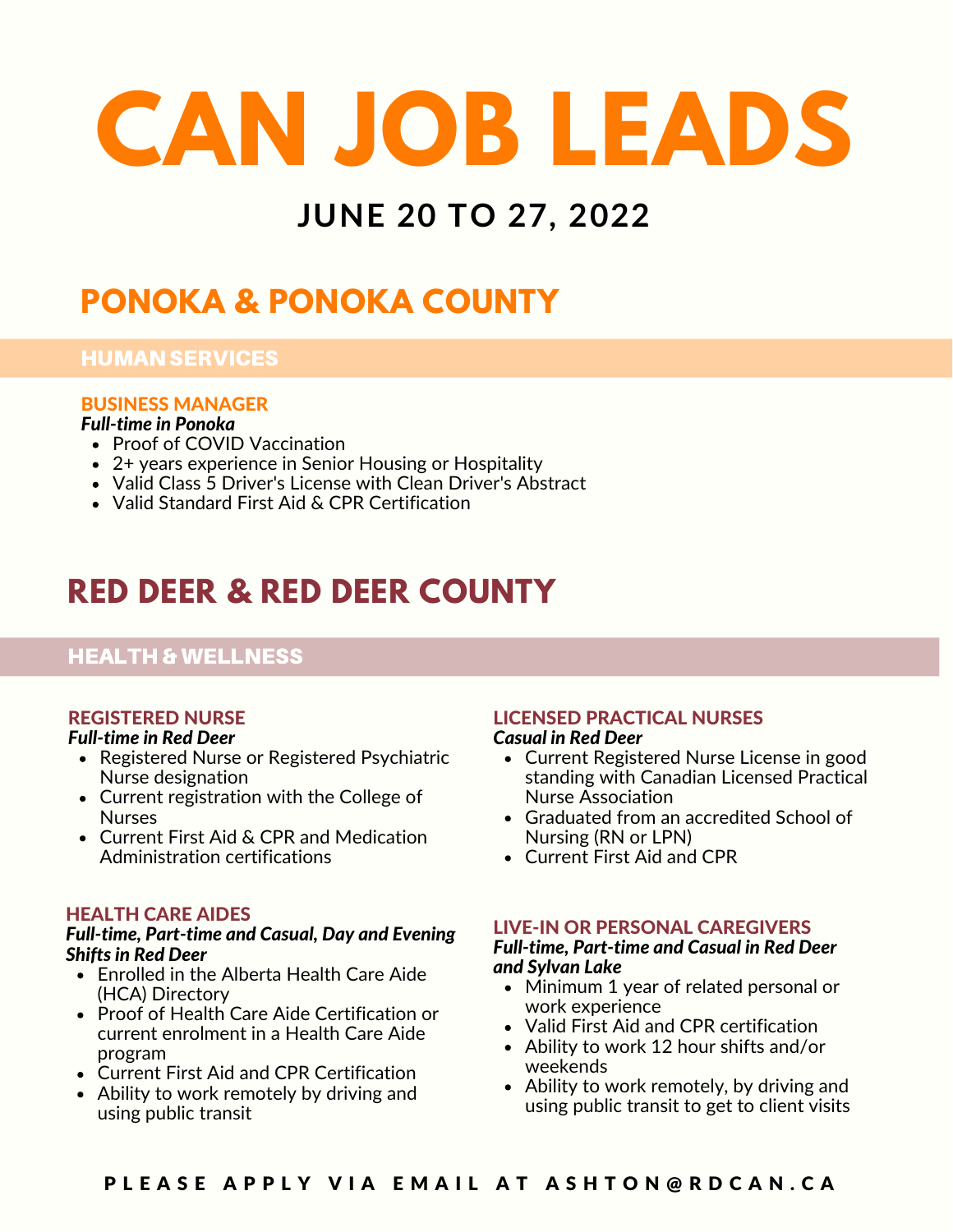### **JUNE 20 TO 27, 2022**

## **RED DEER & RED DEER COUNTY**

#### OILFIELD & TRADES

#### EXPERIENCED DERRICKHANDS / FLOORHANDS, FULL CREWS FOR SLANT & STRAIGHT RIGS

#### *Full-time in Red Deer*

- 1+ years oilfield and gas industry experience
- Valid Class 5 (non-GDL) Drivers license
- Valid H2S Alive and Standard First Aid certifications
- Strong Commitment to Safety
- Airbrakes is considered an asset

#### SAFETY WATCH

#### *Full-time in Red Deer*

- Flexible to travel to Alberta locations for project work
- Able to work 10 12 hour shifts
- Physically fit with the ability to lift up to 50 lbs, sit/stand for long periods of time, work in confined/small spaces, work at heights or climb ladders, etc.
- Able to work in all weather environments and conditions
- Own transportation to and from work

#### APPRENTICE AND JOURNEYMAN ELECTRIC MOTOR SYSTEMS TECHNICIAN *Full-time, Seasonal in Red Deer*

- Current and valid apprentice electric motor systems or millwright certification
- Excellent troubleshooting and deduction skills
- Physically fit
- Ability to work individually as well as a team setting

#### ELINE OPERATORS

#### *Full-time in Red Deer*

- Valid Class 3 Driver's License with air brake endorsement and clean driver's abstract
- Valid H2S Alive and First Aid certifications
- Must reside in Red Deer and area

#### EXPERIENCED HEAVY EQUIPMENT OPERATORS & LABOURERS

#### *Full-time, Seasonal in Red Deer*

- Valid First Aid, CSTS and Ground Disturbance II certifications
- GPS Knowledge
- If applying for heavy equipment operator positions, emphasize on individuals with experience on graders, dozers, hoe, scrapers, rock trucks and packer operators

### SCADA & AUTOMATION TECHNOLOGIST

#### *Full-time in Red Deer*

- Proficient to high level programming skills and experience (such as structured text, ladder, FB, C++ or Python)
- Solid grasp of basic electrical and mechanical systems
- Knowledge or experience with SCADA, PLC and HMI programming plus integration is considered an asset
- Networking experience is considered an asset
- Graphic, AutoCAD and Electrical design experience is considered an asset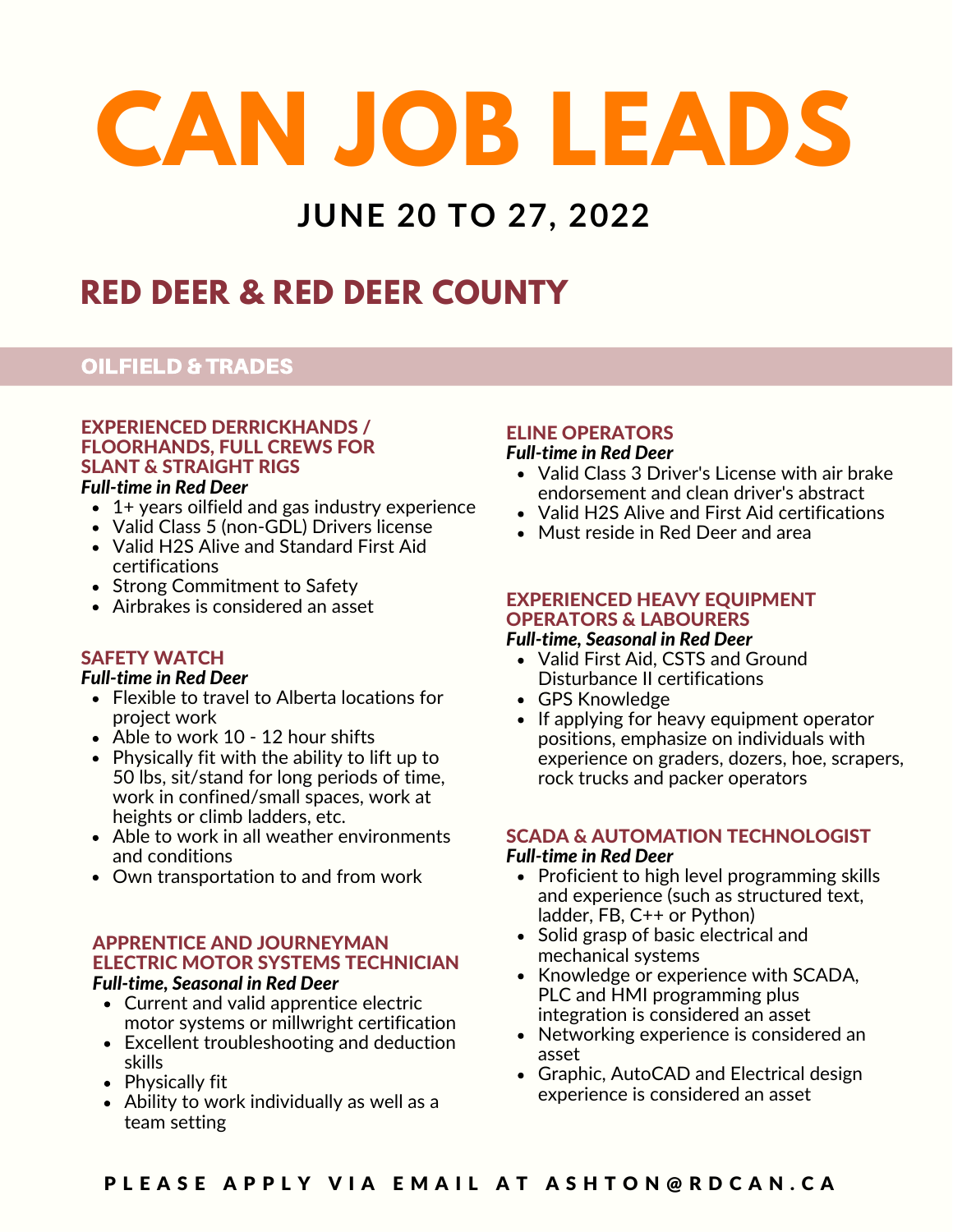## **JUNE 20 TO 27, 2022**

## **RED DEER & RED DEER COUNTY**

#### OILFIELD & TRADES

#### 1ST, 2ND, 3RD OR 4TH YEAR APPRENTICE, JOURNEYMAN HVAC & SHEET METAL WORKERS

- Repair and maintenance experience within residential homes as well as commercial businesses
- Ability to work on-call after hours
- Ability to provide 5 year commercial driver's abstract (no more than 2 minor convictions in the past 3 years)
- Ability to provide criminal record check

#### DAY / NIGHT SUPERVISORS & SENIOR OPERATORS *Full-time in Red Deer*

#### Valid Class 3 Driver's License

- 
- Valid H2S Alive and First Aid certifications

#### GREEN HAND WELL TESTING LABOURERS *Full-time in Red Deer*

- Valid Class 3 Driver's License
- Valid H2S Alive and First Aid certifications

#### 2ND, 3RD YEAR APPRENTICE OR JOURNEYMAN AUTOMOTIVE MECHANIC



#### *Full-time in Red Deer*

Valid 2nd, 3rd Year Apprentice or Journeyman Automotive Mechanic Certification

#### JOURNEYMAN, 3RD OR 4TH YEAR APPRENTICE PLUMBING & GAS FITTERS *Full-time in Red Deer and area*

- **Ability to provide a 5 year commercial** driver's abstract (no more than 2 minor convictions in the past 3 years)
- Repair and maintenance experience within residential homes as well as commercial businesses (3rd and 4th year only)
- Ability to work on-call after work hours (3rd and 4th year only)
- Ability to provide criminal record check (3rd and 4th year only)

\$23 per hour

\$23 per hour On-the-job Training

On-the-job **Training** 

#### TIRE TECHNICIAN

#### *Full-time in Red Deer*

- Physically fit with the ability to change, repair, balance and mount tires
- Previous experience is an asset

#### RIM REFURBISHING **TECHNICIAN**

#### *Full-time in Red Deer*

- Physically fit
- Ability to multi-task
- Previous experience is an asset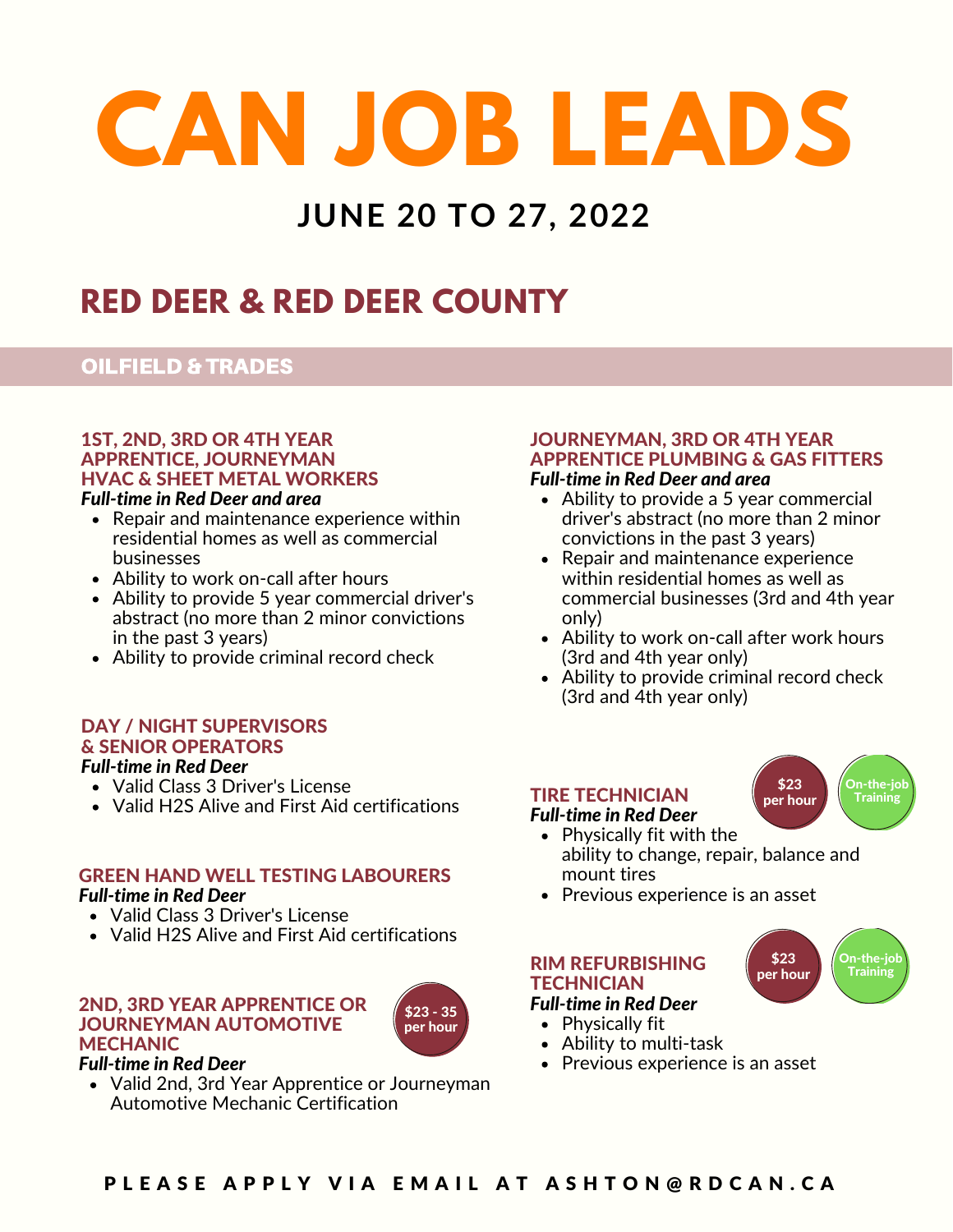## **JUNE 20 TO 27, 2022**

## **RED DEER & RED DEER COUNTY**

#### CONSTRUCTION & LABOUR

#### CONSTRUCTION LABOURS

#### *Full-time, Seasonal in Red Deer and area*

- Previous experience in steel/concrete erection
- Ability to travel required
- Available to work 10 12+ hours per day from Monday to Friday
- Ability to work outside in all weather conditions

#### WASH BAY ATTENDANT

#### *Full-time, Night shifts in Red Deer*

- Physically fit as they are responsible for washing tractors and trailers
- Ability to work an evening shift from 10:00pm to 6:00am
- Ensure the highest level of bio-security standards are completed

#### EAVESTROUGH INSTALLERS

#### *Full-time in Red Deer*

- Valid Driver's License
- Physically fit with the ability to lift up to 50 lbs
- Ability to travel across Central Alberta for work projects with shop location in Red Deer

#### SECURITY GUARDS

#### *Full-time, Part-time, and Casual in Red Deer, Innisfail and Sylvan Lake*

- Valid Alberta Basic Security Training (ABST) License
- Acceptable criminal record and clean vulnerable sector check
- Day, night, overnight and weekend shifts available or required for some positions

#### CLASS 1 LIVESTOCK DRIVER *Full-time in Red Deer*

- Valid Class 1 Drivers license
- On-the-job training provided

#### APARTMENT MAINTENANCE

#### *Full-time in Red Deer* \$22

- 2+ years previous maintenance service experience
- Physically fit
- Ability to work with cleaning chemicals
- Familiarity with computer tablets is an asset

per hour

\$15 - \$18 per hour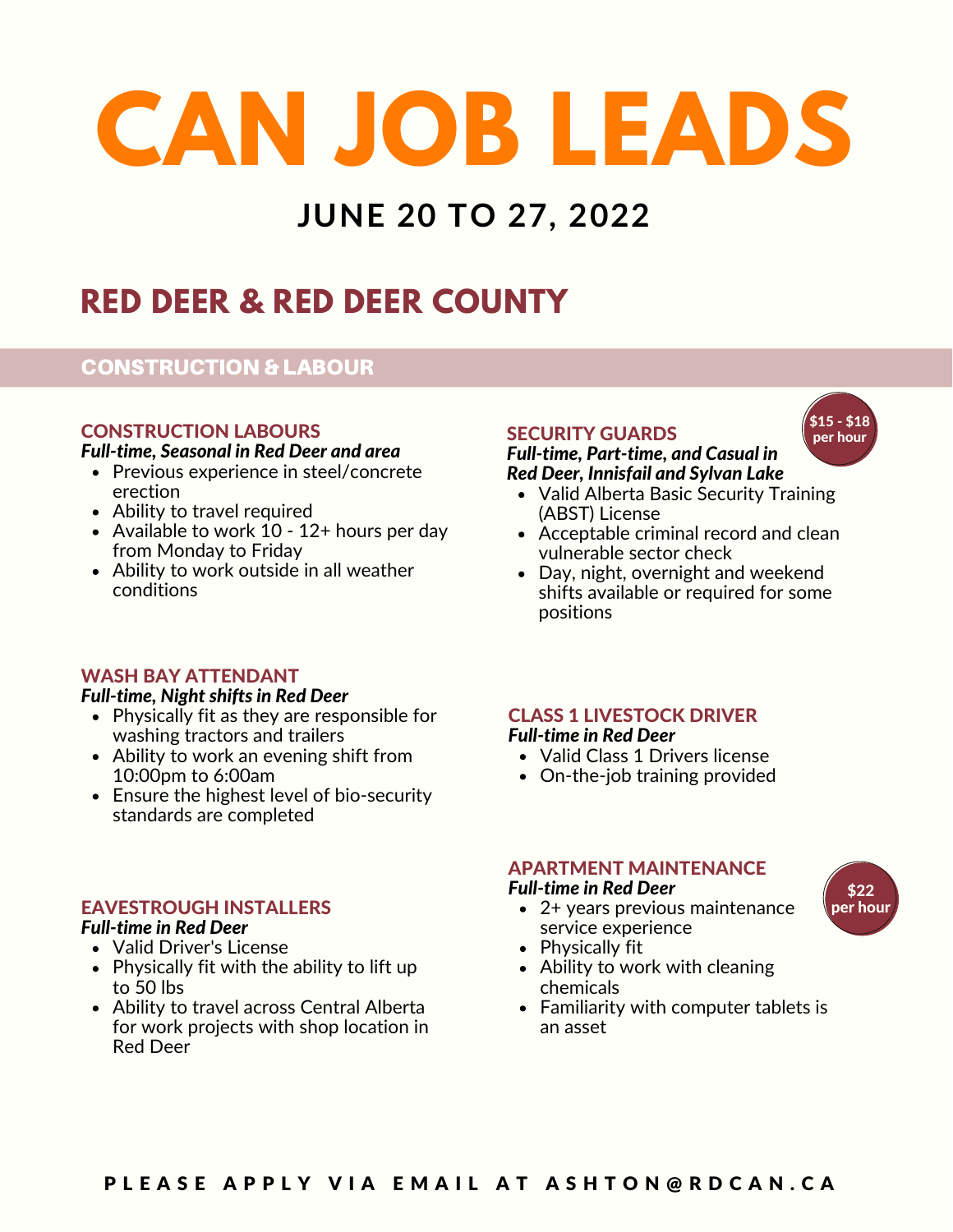## **JUNE 20 TO 27, 2022**

## **RED DEER & RED DEER COUNTY**

Promotion Available

#### AGRICULTURE

#### INDUSTRIAL BUTCHER *Full-time in Red Deer*

• Physically fit with the ability to perform repetitive tasks in a fastpaced environment



On-the-jo

- Previous experience is an asset
- On-the-job training provided and ability to move up within 3 months of position

#### PLANT LABOURER

#### *Full-time, Day and Night Shifts in Bowden*

- Mechanically-inclined with the ability to repair equipment and do minor installations
- Ability to operate grain processing equipment
- Safety conscious individual
- Previous experience in agriculture and/or operating cleaning equipment
- Completed Grade 12 or equivalent
- Ability to work day or night shifts as required
- Valid Class 5 Driver's License
- Currently have or willingness to receive a Forklift License

#### FOOD PROCESSING **LABOURER** *Full-time in Red Deer*



- Physically fit with the ability to perform repetitive tasks in a fastpaced environment
- Available to work shifts Monday to Friday from 6:00am to 2:30pm
- On-the-job training plus PPE provided
- Ability to move up within 3 months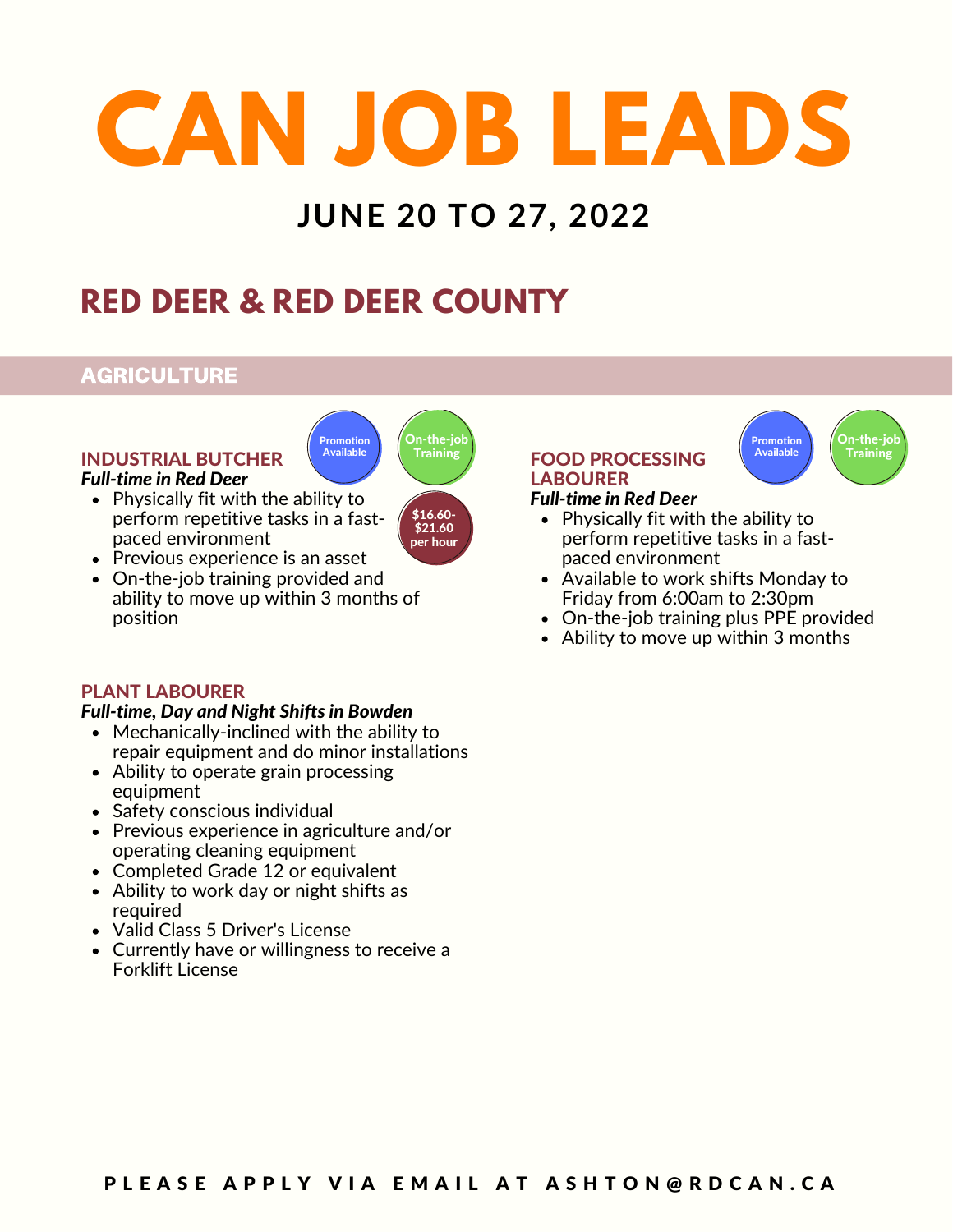## **JUNE 20 TO 27, 2022**

## **RED DEER & RED DEER COUNTY**

#### RETAIL, HOSPITALITY & FOOD/BEVERAGE

#### FOOD SERVICE ASSOCIATES

#### *Full-time and Part-time in Innisfail and Bowden*

- Excellent customer service and problem solving skills
- Ability to work in a fast-paced environment and in a team

#### COOKS AND LINE COOKS

#### *Full-time and Part-time in Innisfail*

- Valid Food Safe and First Aid/CPR **Certifications**
- High standard of hygiene and cleanliness
- 2+ years cooking experience for Red Deer location only
- Ability to lift up to 50 lbs for Red Deer location only

#### FOOD SERVICES MANAGER

#### *Full-time and Part-time in Innisfail and Bowden*

- *1*+ years of supervisory / chef experience is considered an asset
- Flexible schedule with the ability to work evenings / weekends

#### PRODUCT SPECIALIST

#### *Full-time in Red Deer*

- Proven sales and customer service experience
- Training courses available through employer to assist with sales goals



#### PERSONAL SERVICES

#### CERTIFIED NAIL TECHNICIANS

#### *Full-time and Part-time in Red Deer*

1+ years experience with manicures, pedicures, shellac/gel polish applications and artificial nails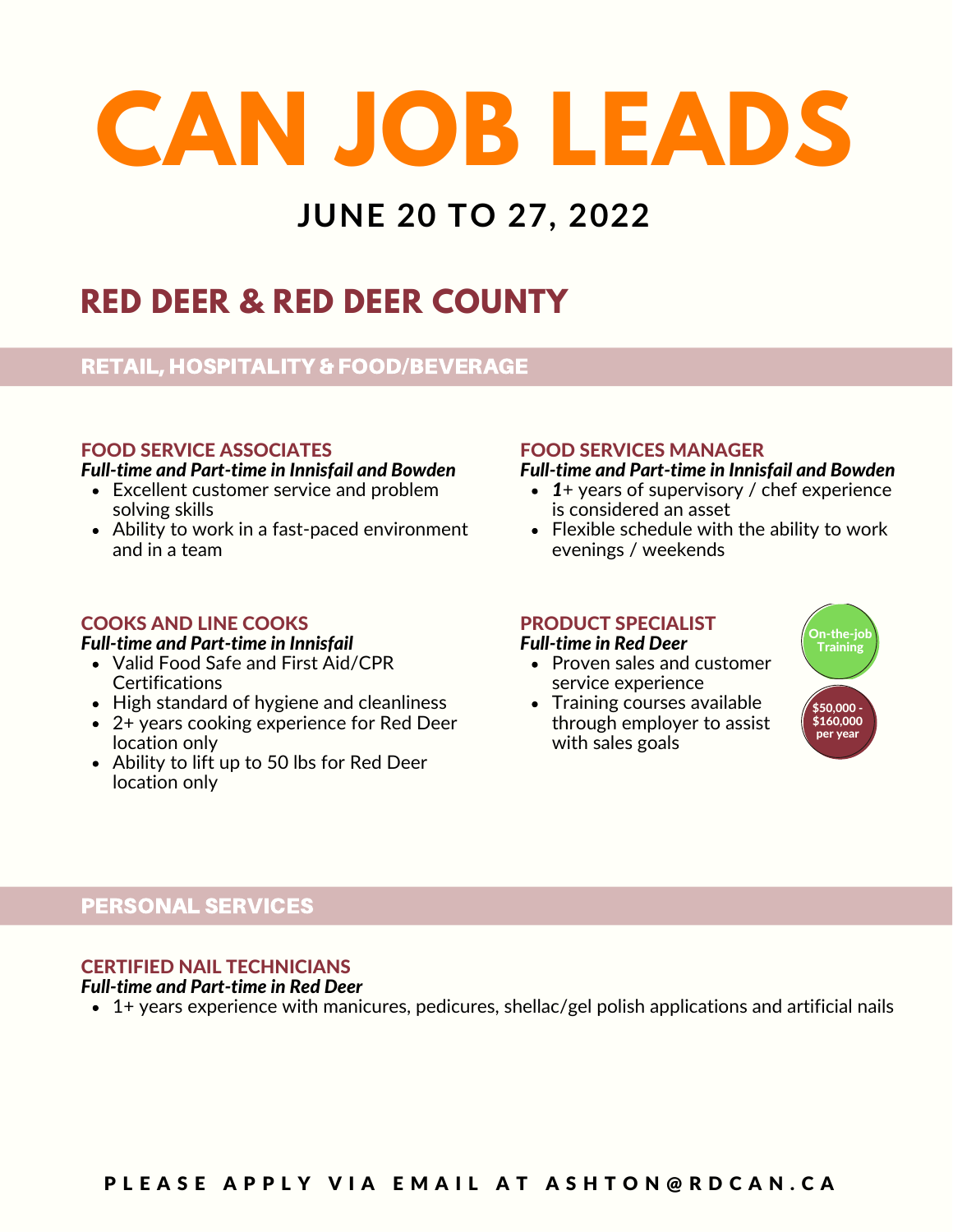## **JUNE 20 TO 27, 2022**

## **RED DEER & RED DEER COUNTY**

#### FINANCE, LEGAL & INSURANCE

### EXPERIENCE CORPORATE LEGAL ASSISTANT<br>Full-time in Red Deer

- Completion of CORES Level 1 and 2
- Previous experience within a law firm with corporate assistant knowledge
- Proficient Microsoft Office skills with strong typing and general computer skills
- Exemplary proofreading and grammer skills

#### **BOOKKEEPER**

#### *Full-time in Red Deer County*

- 2+ years experience within bookkeeping
- Knowledge of full cycle accounting and experience with bank reconcilitations
- Proficient with Microsoft Office, Sage 60, QuickBooks and QuickBooks Online
- Demonstrates understanding and adherence to confidentiality

#### HUMAN SERVICES

#### ADULT AND RELIEF PROPRIETORS

#### *Various opportunities in Red Deer*

- $\bullet$  Be available for  $5+$  days a month
- Completed High School Diploma or equivalency
- Valid Class 5 Driver's License with own vehicle (valid insurance and registration required)
- Acceptable Driver's Abstract, Police Information Check & Child Intervention Record
- Experience with mental health

#### ADULT RESIDENTIAL AIDES

#### *Part-time and Casual (every other weekend) in Red Deer*

- Valid and Clean Driver's License with the ability to use own vehicle depending on individual
- Ability to lift under 45 lbs
- Experience with mental and/or physical disabilities are an asset

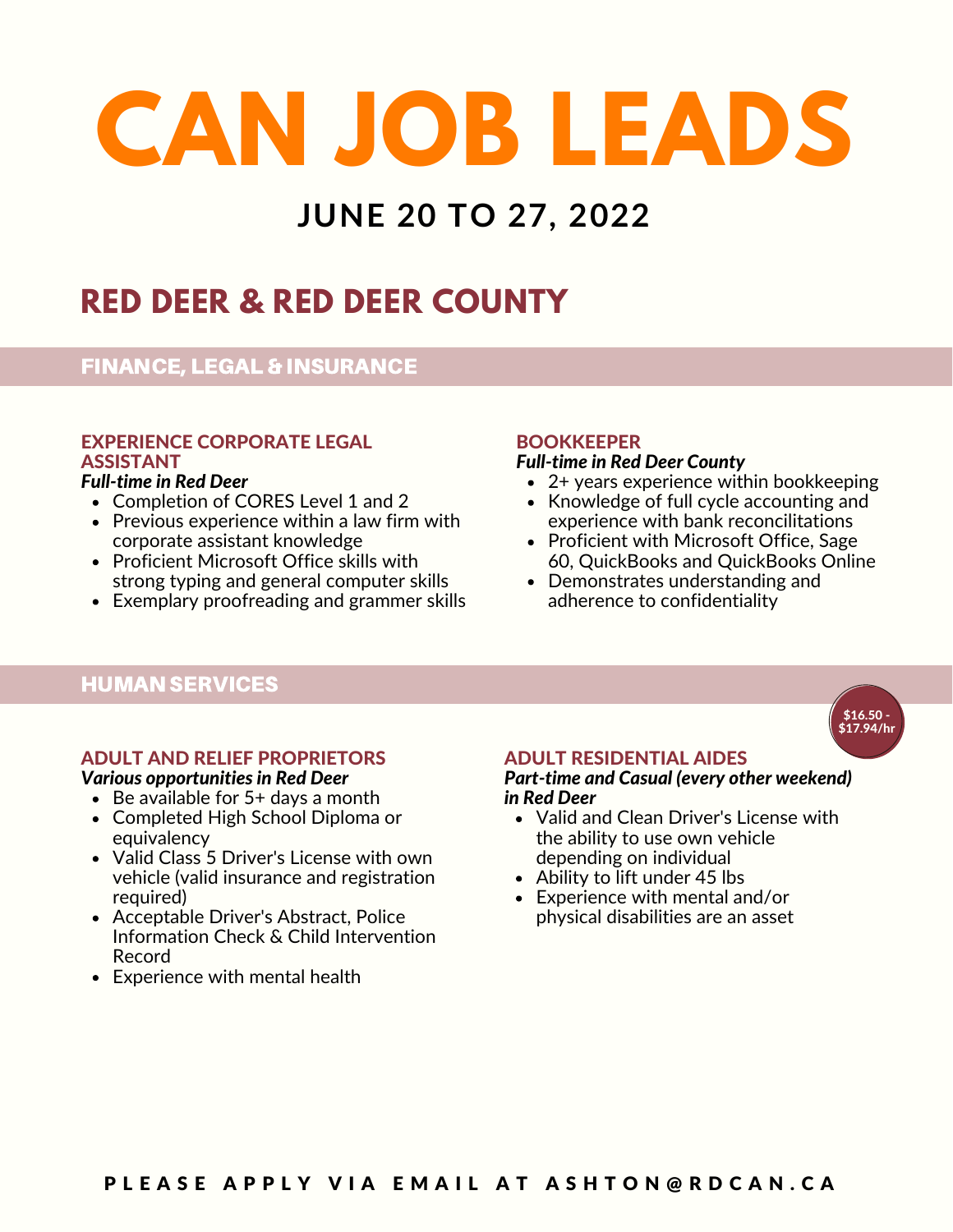## **JUNE 20 TO 27, 2022**

\$25.77 per hour

## **RED DEER & RED DEER COUNTY**

#### HUMAN SERVICES

#### FINANCE COORDINATOR *Full-time in Red Deer*

- Completed 2-year post-secondary diploma in Accounting
- 3+ years experience in a position that required general accoutning
- Acceptable Police Information Check
- Advanced knowledge of Microsoft Office including Word, Excel, Access and **Outlook**
- Ability to work Monday to Friday from 8:00am to 4:30pm

#### ADULT RESIDENTIAL SUPERVISORS

#### *Full-time in Red Deer*

- Completed 2-year Post-Secondary Diploma in Human Services
- 3+ years of experience in a related field
- 1+ year experience in a supervisory position
- Valid Class 5 Driver's License and own vehicle with valid insurance & registration
- Acceptable Driver's Abstract, Police & Child Intervention Check
- Ability & willingness to drive the agency wheelchair van when required (training provided)

#### FAMILY SUPPORT WORKERS *Casual in Red Deer*



- Completed High School Diploma or equivalent
- Acceptable Police Information Check and Child Intervention Check
- Hours may increase temporarily during school closures and summer months
- A vehicle and willingness to participate in community outings may be required



#### INDEPENDENT LIFESTYLE TEAM LEAD & TEAM AIDES

#### *Part-time in Red Deer*

- Two-year post-secondary diploma in Human Services
- 3+ years experience in human services or a related field
- $\bullet$  1+ years experience in a supervisory role
- Valid Class 5 Driver's license with own transportation (valid insurance and registration)
- Acceptable Driver's Abstract, Police Information Check and Child Intervention Record Check

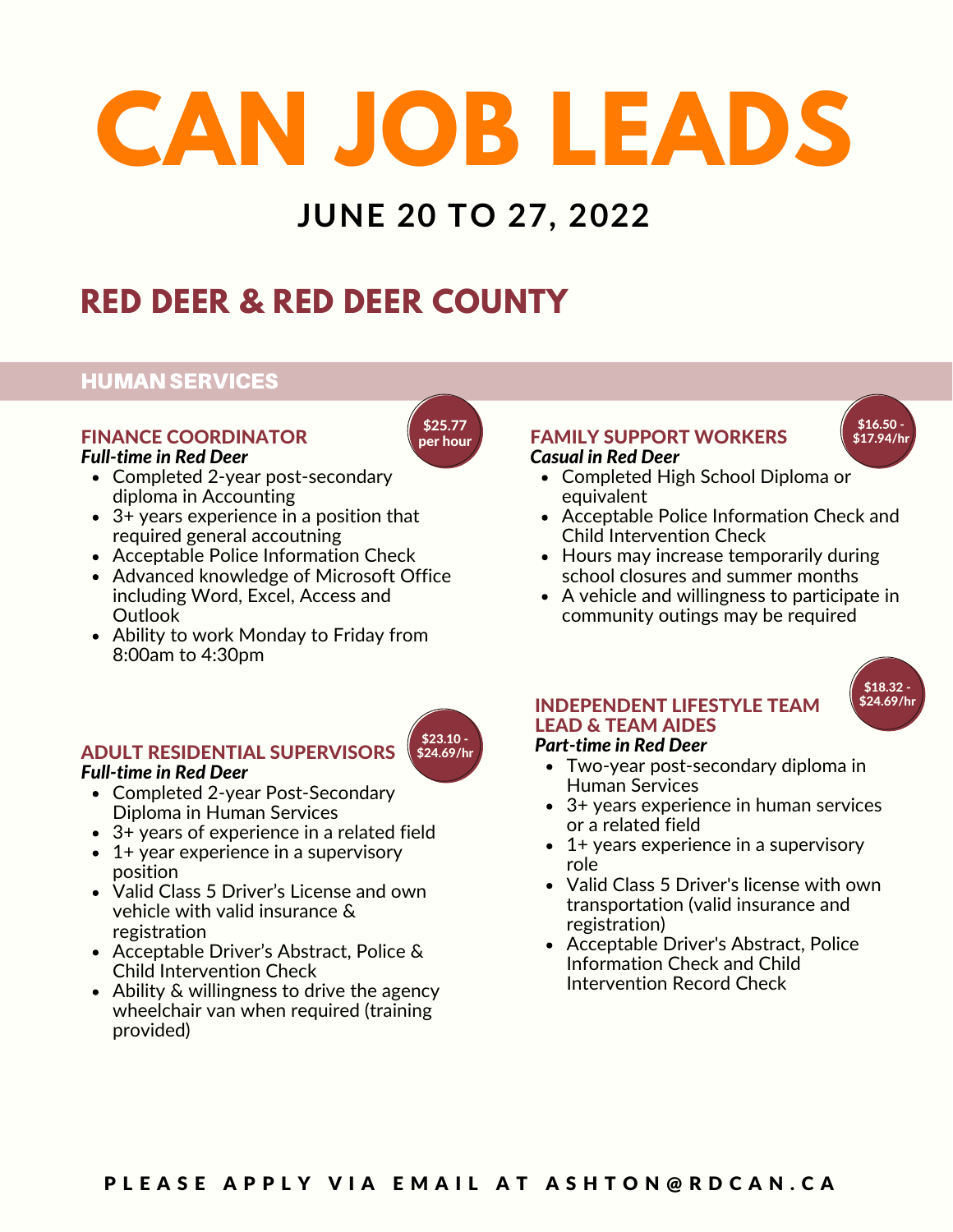### **JUNE 20 TO 27, 2022**

## **ROCKY MOUNTAIN HOUSE & CLEARWATER COUNTY**

#### CONSTRUCTION & LABOUR

#### EXPERIENCED HEAVY EQUIPMENT OPERATORS & LABOURERS

#### *Full-time, Seasonal in Rocky Mountian House*

- Valid First Aid, CSTS and Ground *and area* Disturbance II certifications
- GPS Knowledge
- If applying for heavy equipment operator positions, emphasize on individuals with experience on graders, dozers, hoe, scrapers, rock trucks and packer operators

#### EXPERIENCED CLASS 1 TRUCK & WAGON DRIVERS

## *Full-time, Seasonal in Rocky Mountain House*

- 2+ years experience in trucking, quad and gravel hauling
- Willing to work out of town when required (subsistence for certain job locations provided)
- Valid First Aid, H2S Alive and CSO certifications
- Valid Class 1 Driver's License

#### EXPERIENCED OILFIELD OPERATORS

#### *Full-time, Seasonal in Rocky Mountain House and area*

- Experience in oilfield construction
- Knowledge and understanding of grades and densities
- Willing to work out of town when required (subsistence for certain job locations provided)
- Valid First Aid, H2S Alive, Global Ground Disturbance (Level II) and CSO certifications

#### EDUCATION & CHILDCARE

#### EARLY CHILDHOOD EDUCATOR (ECE)

#### *Part-time in Caroline*

- Ability to work in 0 5 year or 6 12 year childcare programs
- Valid First Aid and CPR/AED certification
- Clean Criminal Reference with Vulnerable Sector Search & Child Welfare Check

#### PLEASE APPLY VIA EMAIL AT ASHTON@RDCAN.CA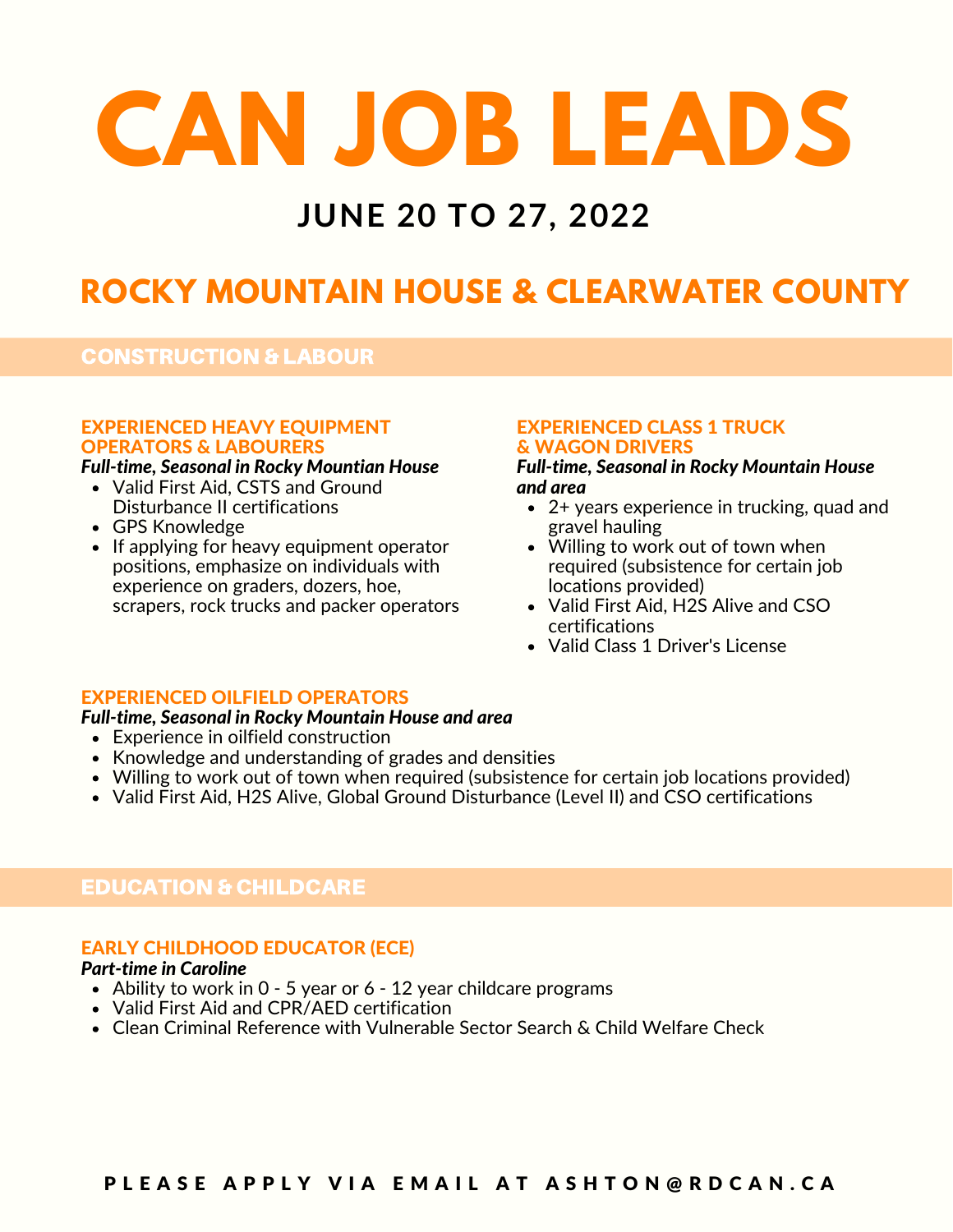## **JUNE 20 TO 27, 2022**

## **TROCHU & KNEEHILL COUNTY**

#### CONSTRUCTION & LABOUR

#### SECURITY GUARDS

*Full-time and On-Call/Casual in Three Hills*

- Valid Alberta Basic Security Training (ABST) License
- Acceptable criminal record and clean vulnerable sector check
- Day, night, overnight and weekend shifts available or required for some positions

#### **AGRICULTURE**

#### HUMAN RESOURCES & SAFETY COORDINATOR

- Previous human resources and safety experience
- Previous experience attending and organizing events
- Knowledge of policy applications, performance management, legilsaiton and immigration processes
- Ability to deliver presentations on special projects and/or training initiatives

#### INDUSTRIAL BUTCHER

#### *Full-time in Trochu*

- Physically fit with the ability to perform repetitive tasks in a fastpaced environment
- Previous experience is an asset
- On-the-job training provided and ability to move up within 3 months of position

## FOOD PRODUCTION & LABOURER

- **Full-time in Acme Example 2 and** *Full-time* in Acme **Physically fit including being able to lift up** to 55 lbs
	- Flexibility with respect to overtime, hours of work and shifts
	- Valid First Aid & CPR and/or Forklift certifications is an asset
	- Ability to provide QR Code or complete onsite COVID testing twice per week

#### FLOOR SUPERVISOR/MANAGER

*Full-time in Trochu*

- $\bullet$  Physically fit
- Previous experience is an asset
- On-the-job training provided







On-the<mark>-jol</mark><br>Training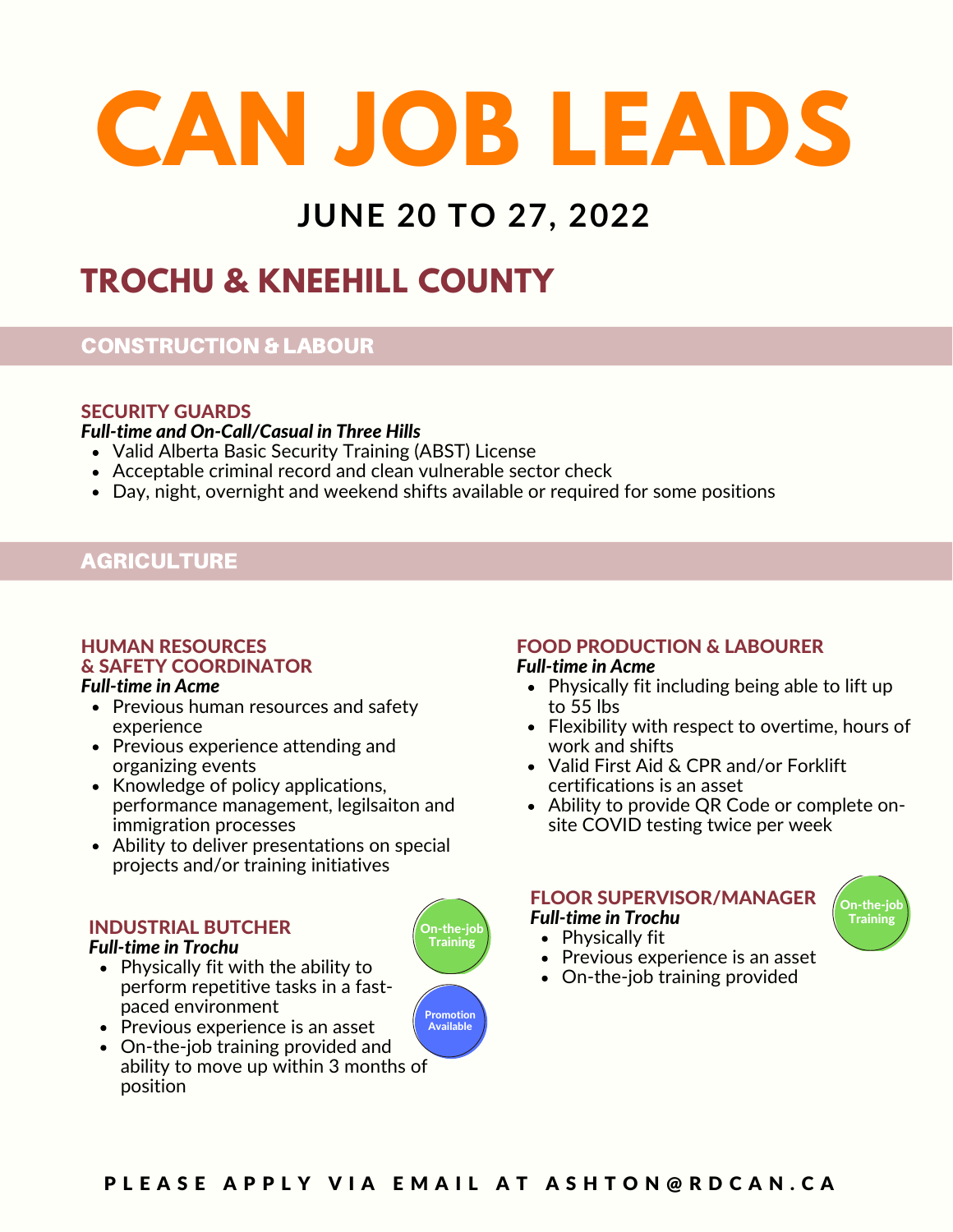### **JUNE 20 TO 27, 2022**

### **TROCHU & KNEEHILL COUNTY**

#### EDUCATION & CHILDCARE

#### FAMILY DAY HOME (EARLY LEARNING AND CHILD CARE)

*Full-time, Part-time and Casual in Three Hills, Trochu and Elnora*

- Assist with building and expanding your own business, including approved Family Child Care Educator credibility, offered by employer
- Flexible schedule

## **WETASKIWIN & COUNTY OF WETASKIWIN**

#### HEALTH & WELLNESS

#### HEALTH CARE AIDE

#### *Casual in Wetaskiwin*

- Enrolled in the Alberta Health Care Aide (HCA) Directory
- Proof of Health Care Aide Certification or current enrolment in a Health Care Aide program
- Current First Aid and CPR Certification
- Proof of COVID vaccination and ability to work remotely by driving and using public transit required for some positions

#### RETAIL, HOSPITALITY & FOOD/BEVERAGE

#### DINING ROOM SERVER

*Casual in Wetaskiwin*

• Proof of COVID Vaccination



\$19 - 23 per hour

- High standard of hygiene and cleanliness
- Valid or ability to obtain Food Safe and Proserve Certifications

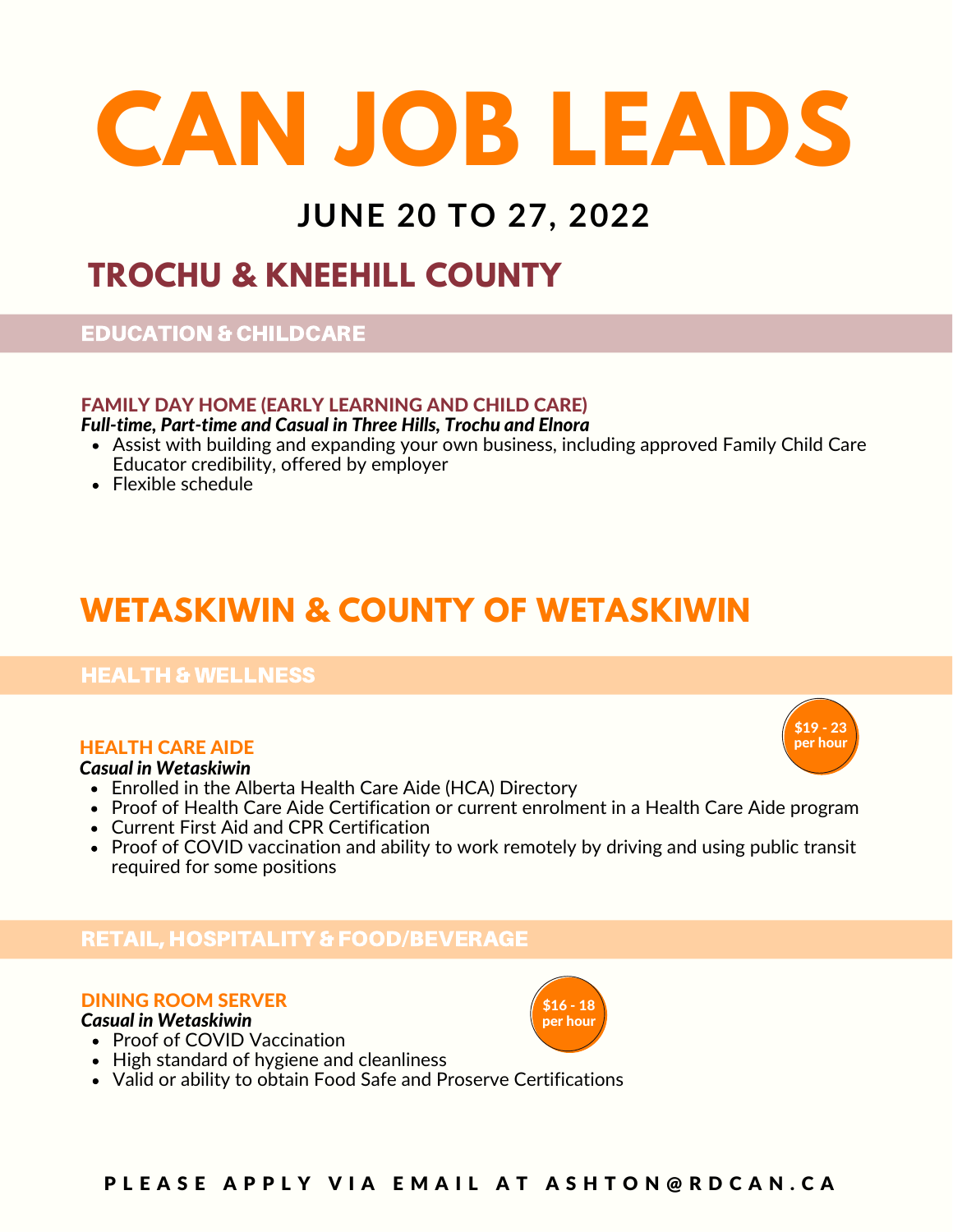### **JUNE 20 TO 27, 2022**

## **WETASKIWIN & COUNTY OF WETASKIWIN**

#### HUMAN SERVICES

#### DINING SERVICES MANAGER

#### *Full-time in Wetaskiwin*

- Proof of COVID Vaccination
- 2+ years of supervisory/chef experience in a volume food prepartion environment within healthcare or hosptiality industry
- Working knowledge of special diets and dietary restrictions
- Valid Class 5 Driver's License with Clean Driver's Abstract
- Valid Standard First & CPR, Proserve and Food Safe Handler's, Food Safety I and Food Safety II Certifications

#### HOUSEKEEPING MANAGER

#### *Full-time in Wetaskiwin*

- Proof of COVID Vaccination
- Ability to proactively resolve contenious or sensitive issues or situations
- Strong communication skills
- Ability to lead a team and achieve serviceoriented results
- Valid Standard First & CPR Certification
- Ability to work shifts from 7:00am to 3:00pm

## **SOUTHERN ALBERTA**

#### HEALTH & WELLNESS

#### HEALTH & WELLNESS MANAGER

#### *Full-time in High River*

- Proof of COVID Vaccination
- Valid Standard First Aid/CPR, Medication Administration and Safe Food Handler's Certifications
- Current Registered Nurse License
- Current registration with the College of Nurses
- Strong ability to organize and prioritize workload throughout scheduled shift
- Valid Class 5 Driver's License with Clean Driver's Abstract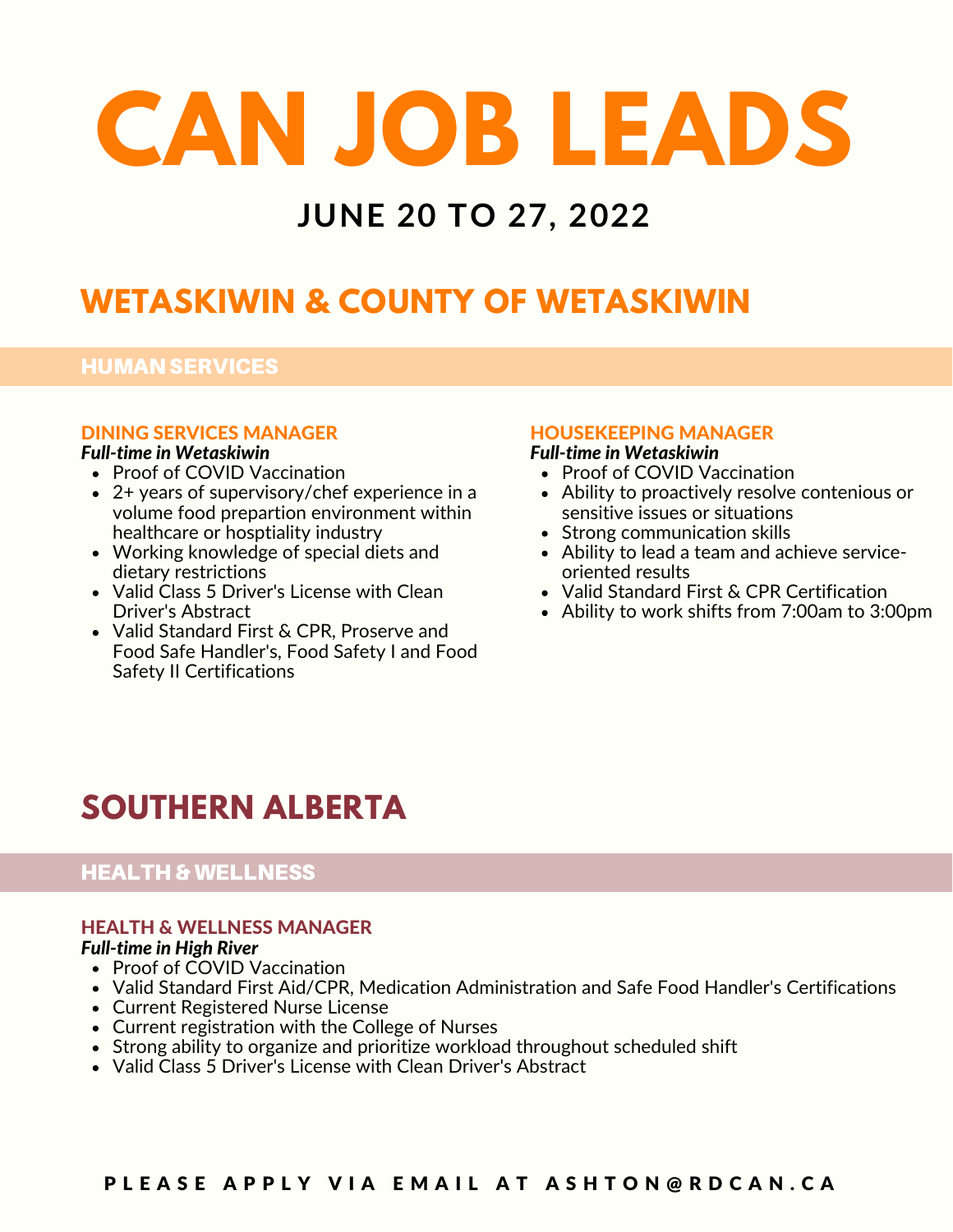## **JUNE 20 TO 27, 2022**

## **SOUTHERN ALBERTA**

#### OILFIELD & TRADES

#### SAFETY WATCH

#### *Full-time in Calgary*

- Flexible to travel to Alberta locations for project work
- Able to work 10 12 hour shifts
- Physically fit with the ability to lift up to 50 lbs, sit/stand for long periods of time, work in confined/small spaces, work at heights or climb ladders, etc.
- Able to work in all weather environments and conditions
- Have own transportation to and from work

#### CONSTRUCTION & LABOUR

#### SECURITY GUARDS

*Full-time, Part-time, On-call and Casual in Calgary, Canmore/Banff Area, Brocket, Blairmore, Cochrane, Medicine Hat and Lethbridge*

- Valid Alberta Basic Security Training (ABST) License
- Acceptable criminal record and clean vulnerable sector check
- Day, night and overnight shifts available

#### RETAIL, HOSPITALITY & FOOD/BEVERAGE

#### **COOK**

### *Casual in High River*

- Proof of COVID Vaccination
- Ability to read and follow written as well as verbal instruction
- High standard of hygiene and cleanliness
- Ability to operate related equipment
- Valid or ability to obtain Food Safe **Certification**

#### FRONT DESK CONCIERGE *Part-time in High River*

- *Full-time in Lethbridge* Proof of COVID vaccination
	- Basic knowledge and understanding of office procedures
	- Exceptional communication, customer service and conflict resolution skills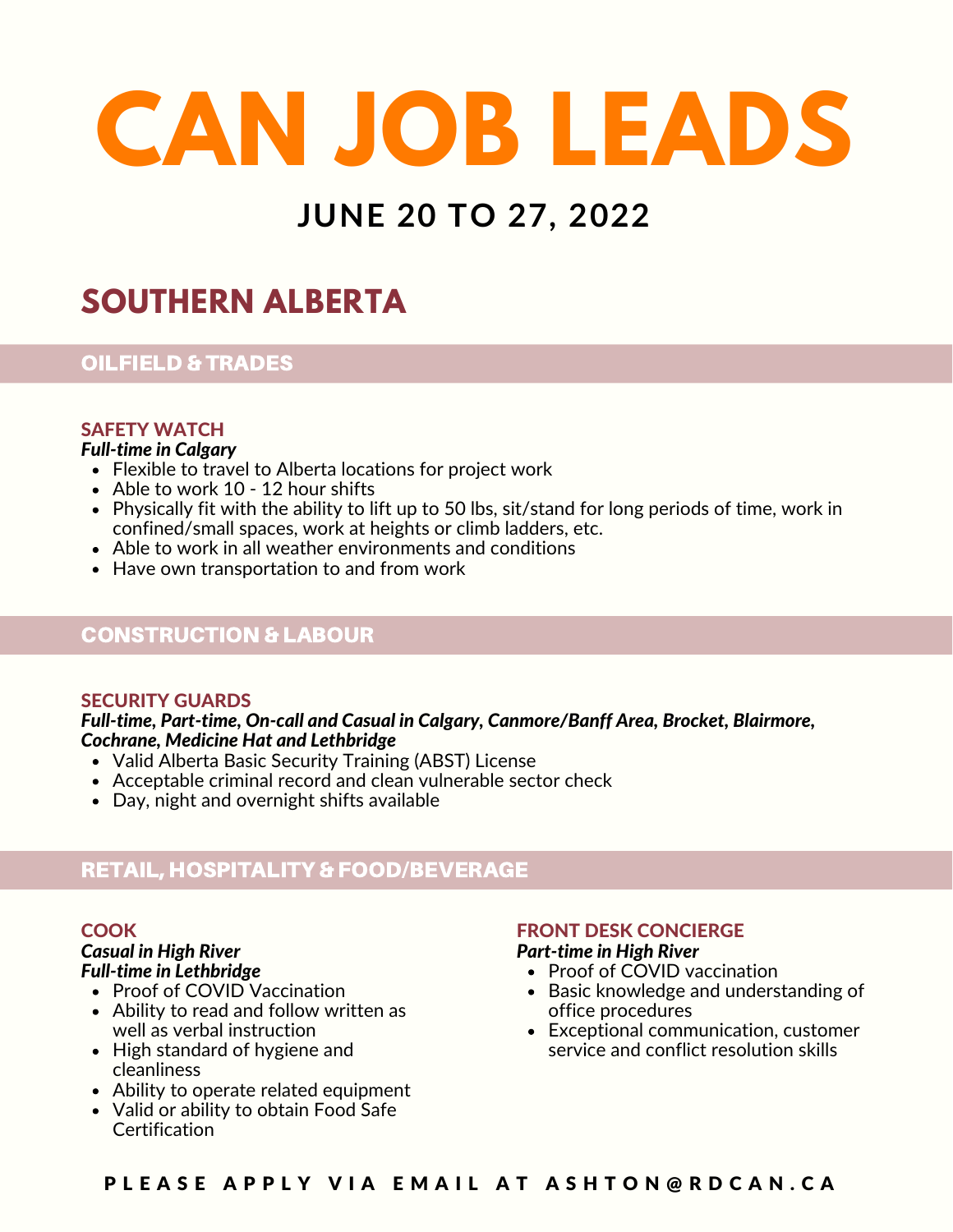## **JUNE 20 TO 27, 2022**

## **SOUTHERN ALBERTA**

#### RETAIL, HOSPITALITY & FOOD/BEVERAGE

#### COMMERCIAL & RESIDENTIAL CLEANERS

*Full-time and Part-time in Calgary, Airdrie and Cochrane*

- Valid Driver's License
- Reliable individual with exceptional customer service skills
- Training and work vehicle provided

## **NORTHERN ALBERTA**

#### OILFIELD & TRADES

#### SWABBING RIG ASSISTANTS

#### *Full-time in Grande Prairie*

- Valid Class 5 Driver's License with Clean Driver's Abstract
- Valid H2S Alive and First Aid certifications

#### SAFETY WATCH

#### *Full-time in Edmonton*

- Flexible to travel to Alberta locations for project work
- Able to work 10 12 hour shifts
- Physically fit with the ability to lift up to 50 lbs, sit/stand for long periods of time, work in confined/small spaces, work at heights or climb ladders, etc.
- Able to work in all weather environments and conditions
- Have own transportation to and from work

#### OILFIELD LABOURERS

#### *Full-time in Grande Prairie*

- Valid Class 5 Driver's License with Clean Driver's Abstract
- Safety tickets are an asset; however company will help obtain safety tickets if not completed
- Reside within Grande Prairie area

#### FLOORHANDS & DERRICKHANDS

#### *Full-time in Grande Prairie, Valleyview, Red Water, Bonneyville and Zama*

- Current H2S Alive, First Aid, CSO, Fall Protection, Well Service Blow Out Prevention and Fall Rescue certifications
- Valid minimum Class 5 Driver's License with Air Brakes
- Camp or hotel accomodations available and paid by company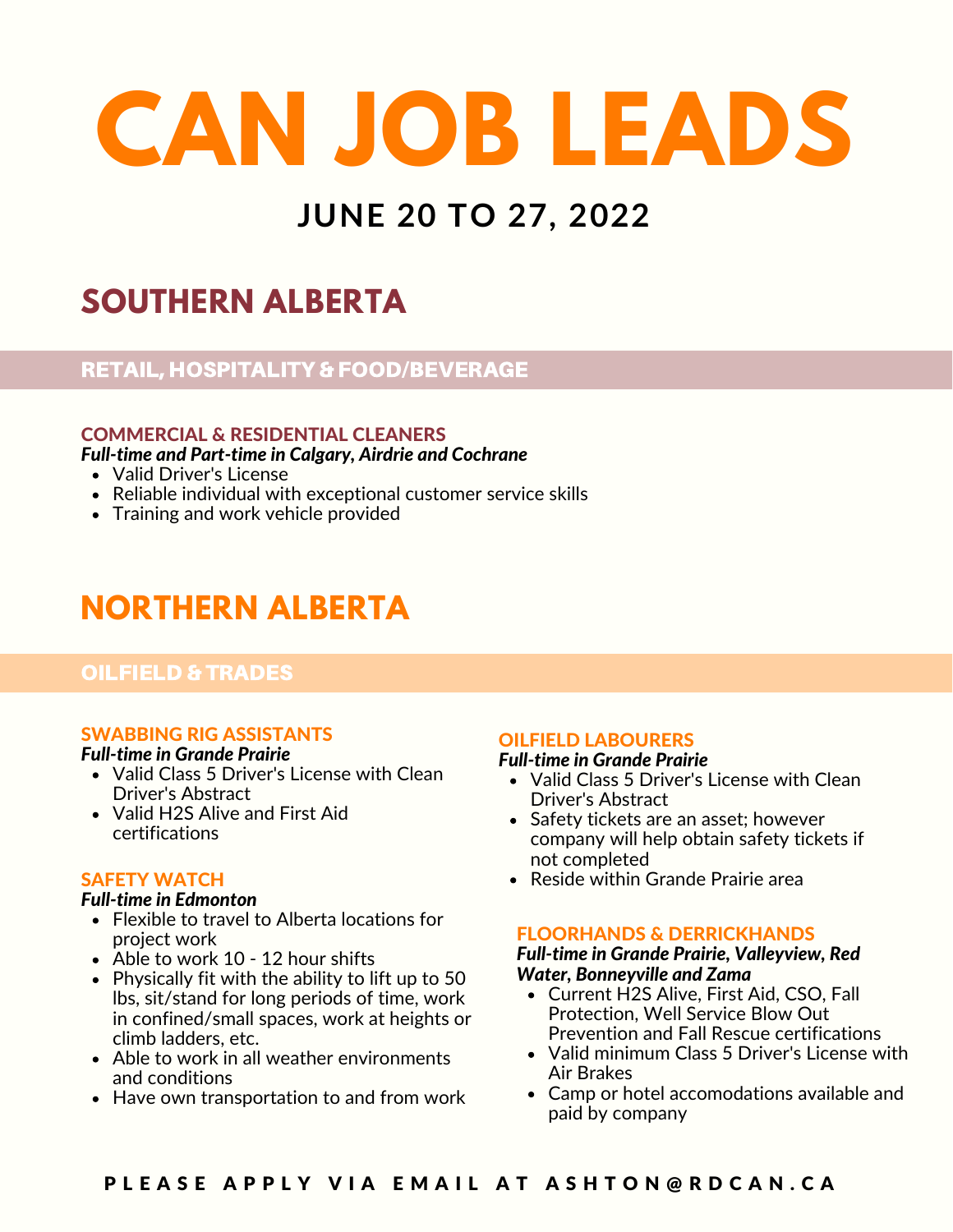### **JUNE 20 TO 27, 2022**

## **NORTHERN ALBERTA**

#### OILFIELD & TRADES

#### CLASS 1 FUEL OPERATOR

#### *Full-time in Fort McMurray*

- Valid Class 1 Driver's License with Clean Driver's Abstract
- Physically fit with the ability to lift up to 50 lbs on regular basis
- 3+ years experience on fuel trucks, including operation of up to 18 speed manual class 1 equipment
- Valid CPPI, CSTS, OSSA (or BSO), TDG, Weights and Dimensions, Hours of Service and Daily Trip Inspections certifications
- Ability to work a rotation shift of 14 days on, 7 days off for both day and night
- Proof of COVID vaccination OR willingness to complete COVID rapid tests when required

#### CLASS 1 OR 3 OPERATORS

### *Full-time in Fort McMurray or a remote*

- Valid Class 1 or 3 License with Clean Driver's Abstract
- 3+ years experience (including up to 18 speed manual class 1 equipment)
- Previous or related experience operating Water, Vacuum, Hydro or Combo Vac Units
- Valid BSO/CSO, CSTS, H2S Alive & First Aid certification
- Camp accomodations provided to remote location
- Proof of COVID vaccination OR willingness to complete COVID rapid tests when required

#### HSE COORDINATOR

#### *Full-time in Fort McMurray*

- Active NCSO Certification or OHS Certificate/Diploma
- 5+ years direct industry experience
- Valid CSTS and OSSA or BSO or CSO certifications
- Valid Class 5 Driver's License with Clean Driver's Abstract
- Highly proficient in Microsoft Office Suite (Excel, Word and PowerPoint) with proficiency test required for employment
- Ability to work 14 on, 14 off rotation
- Camp accommodations provided as well as flights from site to and from Edmonton or Calgary

#### WIRELINE OPERATORS & SUPERVISORS

#### *Full-time in High Level*

- **location v** Valid Class 3 Driver's License with driver's abstract
	- Valid Oilwell Blasters Permit/PAL
	- Basic mechanical and electronic knowledge skillset
	- Must be approved by Service Canada to work with explosives
	- Valid First Aid, H2S Alive and CSO certifications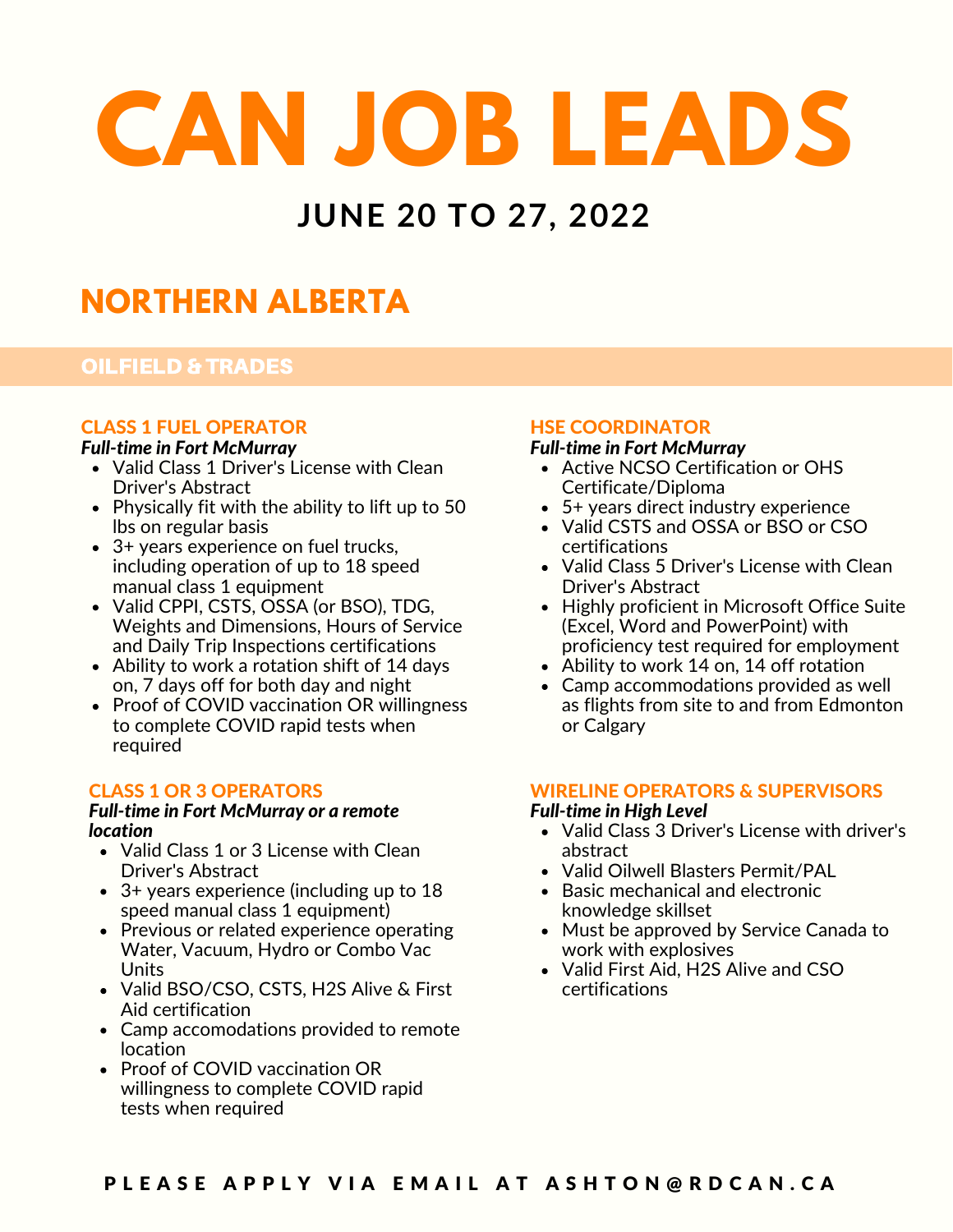### **JUNE 20 TO 27, 2022**

## **NORTHERN ALBERTA**

#### OILFIELD & TRADES

#### JOURNEYMAN HEAVY DUTY MECHANIC

#### *Full-time in Fort McMurray*

- **Certified Journeyman Heavy Duty** Mechanic
- 3+ years experience working with heavy trucks
- Valid minimum Class 5 Driver's License with clean abstract
- Valid OSSA (or OSSA BSO) and CSTS certifications
- Ability to work 14 on, 7 off schedule
- Proof of COVID vaccination OR willingness to complete COVID rapid tests when required

#### EXPERIENCED FLUID PUMPING SUPERVISORS & OPERATORS

#### *Full-time in Grande Prairie*

- Fluid pumping or nitrogen experience
- Valid Class 1 Driver's License with Clean Driver's Abstract
- Valid H2S Alive and First Aid certifications
- Ability to work a schedule of 15 days on and 6 days off
- 2+ years experience within supervisory roles for supervisory positions only

### CEMENTING OPERATORS & **SUPERVISORS**<br>Full-time in High Level

- Valid Class 1 Driver's License with Clean 5 Year Driver's Abstract
- Valid H2S Alive, First Aid and CSO certifications
- Physically fit with the ability to lift heavy objects and work in all weather conditions when required
- Ability to work 15/6 schedule

#### SAFETY WATCH / SENIOR SAFETY WATCH

#### *Full-time in Edmonton*

- Reliable transportation to and from site with ability to work in remote areas for extended periods of time
- Safety conscious individual
- Valid Class 5 Driver's License with Clean Driver's Abstract
- Valid H2S Alive, CSO and Standard First Aid with CPR/AED, Level A or C certifications
- Access to computer and internet (for training purposes)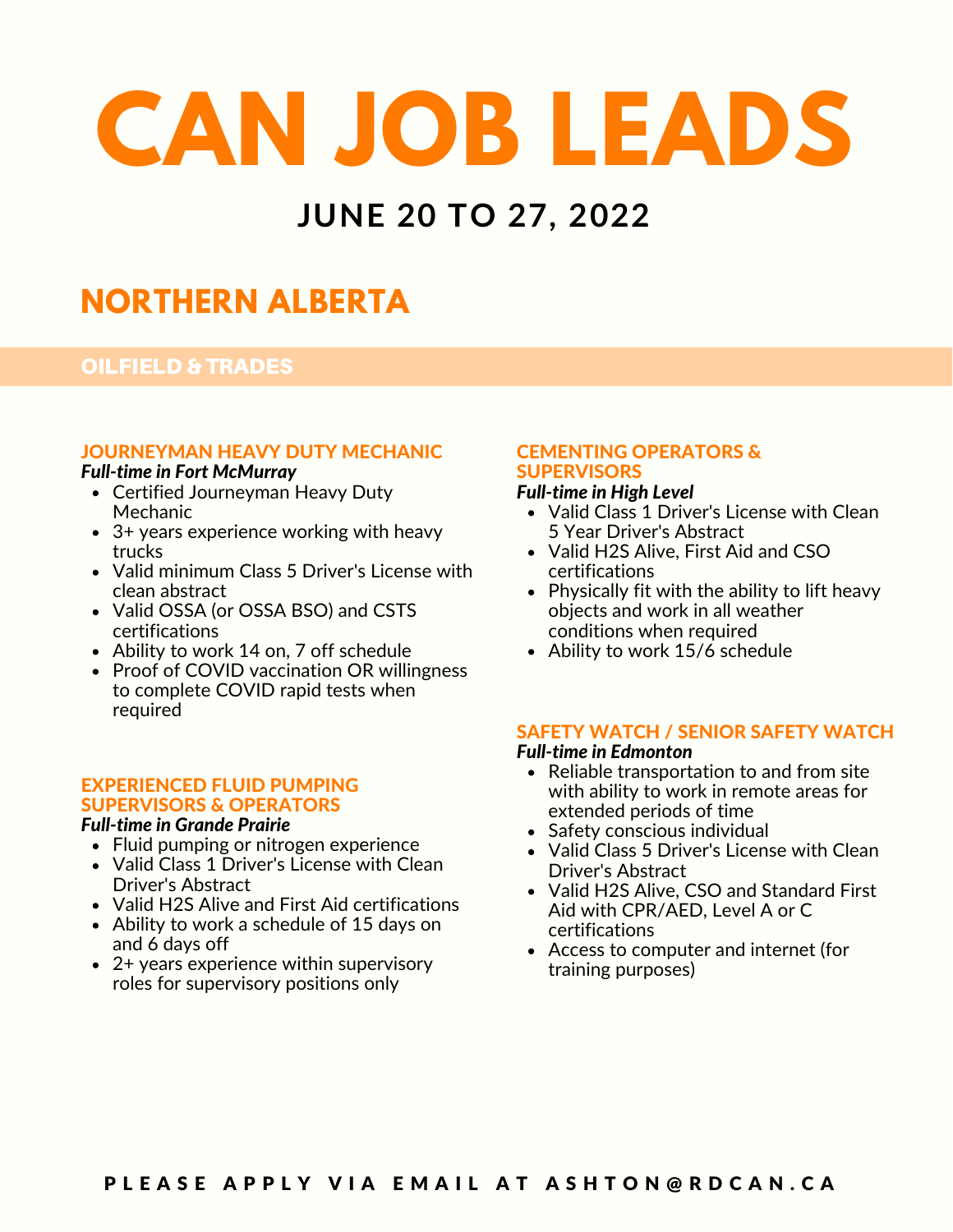### **JUNE 20 TO 27, 2022**

## **NORTHERN ALBERTA**

#### OILFIELD & TRADES

#### STEAM TRUCK OPERATOR

#### *Full-time in Fort McMurray*

- Valid Class 5 with Q Endorsement Driver's License
- Clean Driver's Abstract
- 3+ years experience operating high pressure steam trucks
- Valid WHMIS, OSSA (or OSSA BSO/CSO) and CSTS certifications
- Ability to work a rotation shift of 14 days on, 7 days off
- Proof of COVID vaccination OR willingness to complete COVID rapid tests when required

#### SLICKLINE SUPERVISORS & ASSISTANTS

#### *Full-time in Grande Prairie and Fox Creek*

- Valid Class 3 Driver's License with Clean Driver's Abstract
- Valid H2S Alive and First Aid certifications

#### GREEN HAND WELL TESTING LABOURERS

#### *Full-time in Grande Prairie*

- Valid Class 3 Driver's License
- Valid H2S Alive and First Aid certifications

#### DAY / NIGHT SUPERVISORS & SENIOR **OPERATORS**

#### *Full-time in Grande Prairie*

- Valid Class 3 Driver's License
- Valid H2S Alive and First Aid certifications

#### HYDRO-VAC OPERATOR

#### *Full-time in Fort McMurray*

- Minimum valid Class 3 Driver's License with clean abstract
- 3+ years experience with up to 18 speed manual class 1 equipment and operating hydro vac units for Fort McMurray
- Valid OSSA (or OSSA BSO/CSO), CSTS, H2S Alive, Ground Disturbance, Confined Space and Fall Protection certifications
- Proof of COVID vaccination OR willingness to complete COVID rapid tests when required

#### ELINE SUPERVISORS & OPERATORS

#### *Full-time in Grande Prairie*

- Valid Class 3 Driver's License with air brake endorsement and clean driver's abstract
- Valid H2S Alive and First Aid certifications
- Must reside in Grande Prairie and area

#### EXPERIENCED DERRICKHANDS / FLOORHANDS, FULL CREWS FOR SLANT & STRAIGHT RIGS

#### *Full-time in Lloydminster and Grande Prairie*

- 1+yers oilfield and gas industry experience
- Valid Class 5 (non-GDL) Drivers license
- Valid H2S Alive and Standard First Aid certifications
- Strong Commitment to Safety
- Airbrakes is considered an asset

#### PLEASE APPLY VIA EMAIL AT ASHTON@RDCAN.CA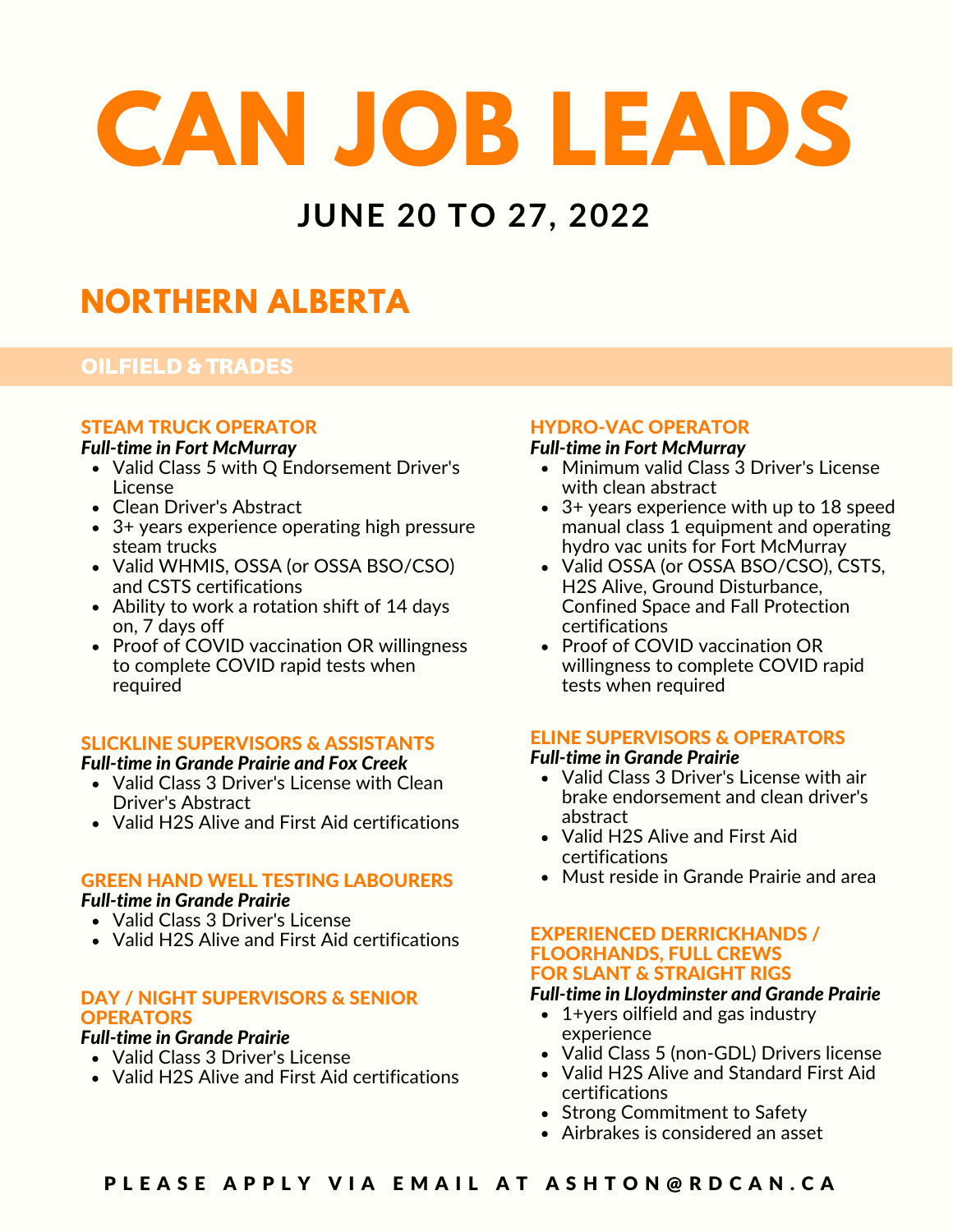### **JUNE 20 TO 27, 2022**

## **NORTHERN ALBERTA**

#### CONSTRUCTION & LABOUR

#### CONSTRUCTION LABOURS

#### *Full-time, Seasonal in Edmonton*

- Previous experience in steel/concrete erection
- Ability to travel required
- Available to work 10 12+ hours per day from Monday to Friday
- Ability to work outside in all weather conditions

#### EXPERIENCED HEAVY EQUIPMENT OPERATORS & LABOURERS

## *Full-time, Seasonal in Edmonton and*

- Valid First Aid, CSTS and Ground Disturbance II certifications
- GPS Knowledge
- If applying for heavy equipment operator positions, emphasize on individuals with experience on graders, dozers, hoe, scrapers, rock trucks and packer operators

#### SECURITY GUARDS

#### *On-Call/Casual in Fort McLeod and Provost*

- Valid Alberta Basic Security Training (ABST) License
- Acceptable criminal record and clean vulnerable sector check
- Day, night and overnight shifts available
- Some positions require proof of COVID vaccination

#### WASH CAR AND GENERATOR TOWING **OPERATOR**

#### *Full-time in Fort McMurray*

- Minimum valid Class 3 Driver's License with clean abstract
- 3+ years experience with up to 18 speed manuals, operating tilt decks, mine driving and winching (towing on and off roads)
- Load securement and transportation knowledge
- Valid WHMIS, CSTS and OSSA, BSO or CSO certifications
- Proof of COVID vaccination OR willingness to complete COVID rapid tests when required

#### SUPERVISORS LABOURERS, GROUND MAN & EXPERIENCED EQUIPMENT OPERATORS

#### *Full-time, Seasonal in Grande Prairie and Northern Alberta*

- Health and safety focussed individual
- Physically fit
- Previous experience or knowledge driving heavy steel pipe into the ground at the right depth; fully reinforced, pre-cast concrete piling into the ground and carrying out rotary bore piling using a temporary casing and auger to drill to the necessary depth is considered an asset
- Ability to work with technical plans and information
- Operating machinery (either directly or via control mechanisms) when required

#### PLEASE APPLY VIA EMAIL AT ASHTON@RDCAN.CA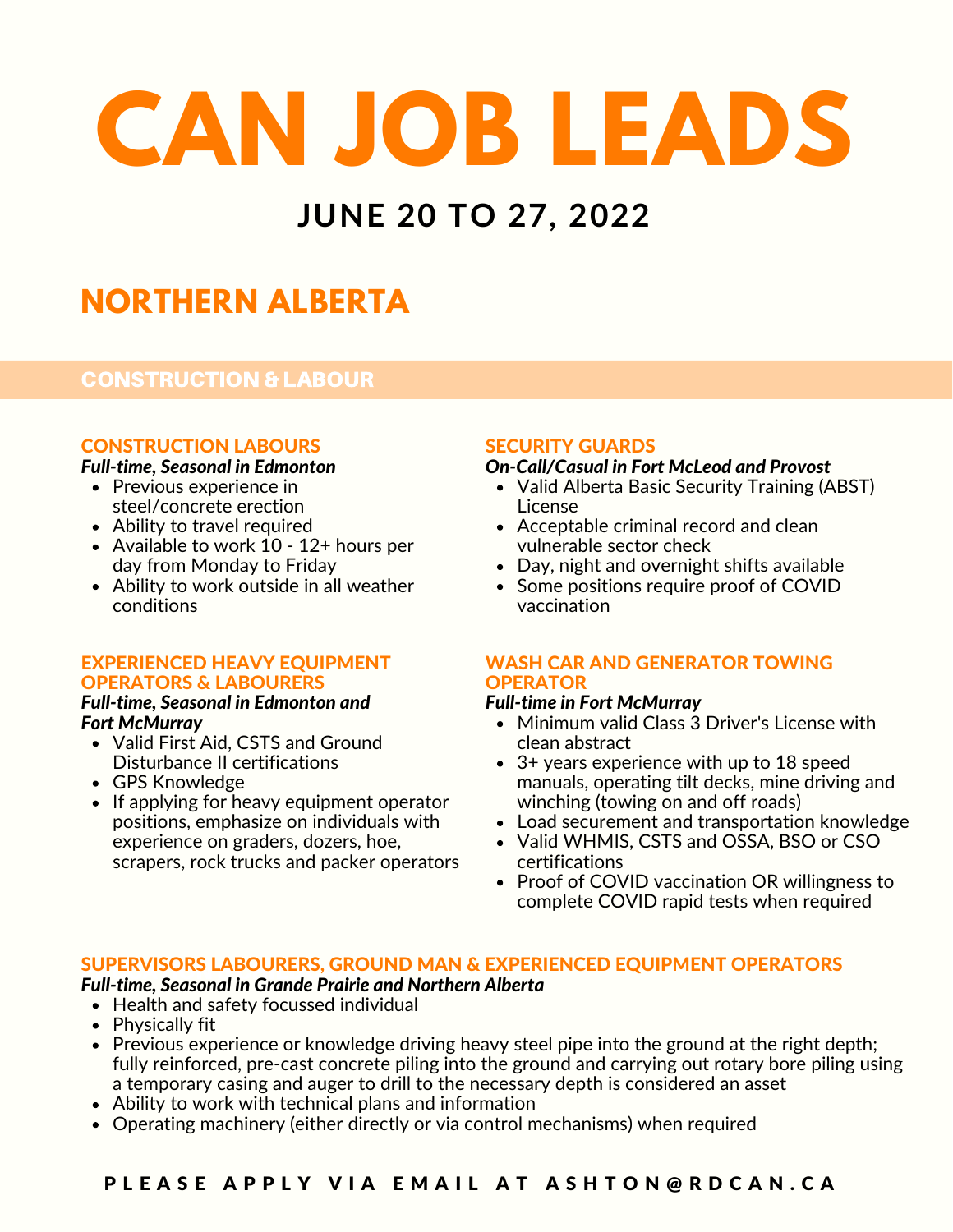## **JUNE 20 TO 27, 2022**

## **NORTHERN ALBERTA**

#### RETAIL, HOSPITALITY & FOOD/BEVERAGE

#### CAMP COOKS, BAKERS & GENERAL KITCHEN HELPERS

#### *Full-time in Northern Alberta*

- Valid Apprentice or Journeyman Cook Certification OR 5+ years experience within field (for cooks and bakers only)
- Valid Standard First Aid, WHMIS and Advanced Food Safe **Certifications**
- Completed High School Diploma or equivalent
- Proficient with computer use
- Physically fit with the ability to lift up to 50 lbs and stand or bend for extended periods of time
- Ability to work away from home in a remote camp setting

#### **HOUSEKEEPER**

#### *Part-time in High Level*

• Physically fit with ability to perform repetitive tasks, bend, crouch or kneel for extended periods of time

#### CAMP ATTENDANT/HOUSEKEEPER

#### *Full-time in Northern Alberta*

- Completed High School Diploma or equivalent
- Basi cmath and writing skills
- Physically fit with the ability to lift up to 50 lbs and stand or bend for extended periods of time
- Valid Standard First Aid and WHMIS **Certifications**

#### CAMP MANAGER

#### *Full-time in Northern Alberta*

- 4+ years experience managing large remote camps in a managerial role
- Completed High School Diploma or equivalent
- Intermediate knowledge of Microsoft Word, Excel and Outlook
- Experience with financial budgetting and daily operations management
- Physically fit with the ability to lift up to 50 lbs bend or stand for extended periods of time, climb ladders, step stools and stairs
- Valid Standard First Aid, WHMIS and Advanced Food Safe Certifications

#### EDUCATION & CHILDCARE

#### COMPUTER FACILITATOR

#### *Contract in Elk Point*

- Initial teaching conducted with individual in-person and can later switch to online if agreed between individual and teacher
- Teaching will focus on basic computer skills such as internet browsing, email management, word-processing, spreadsheets, presentations, etc.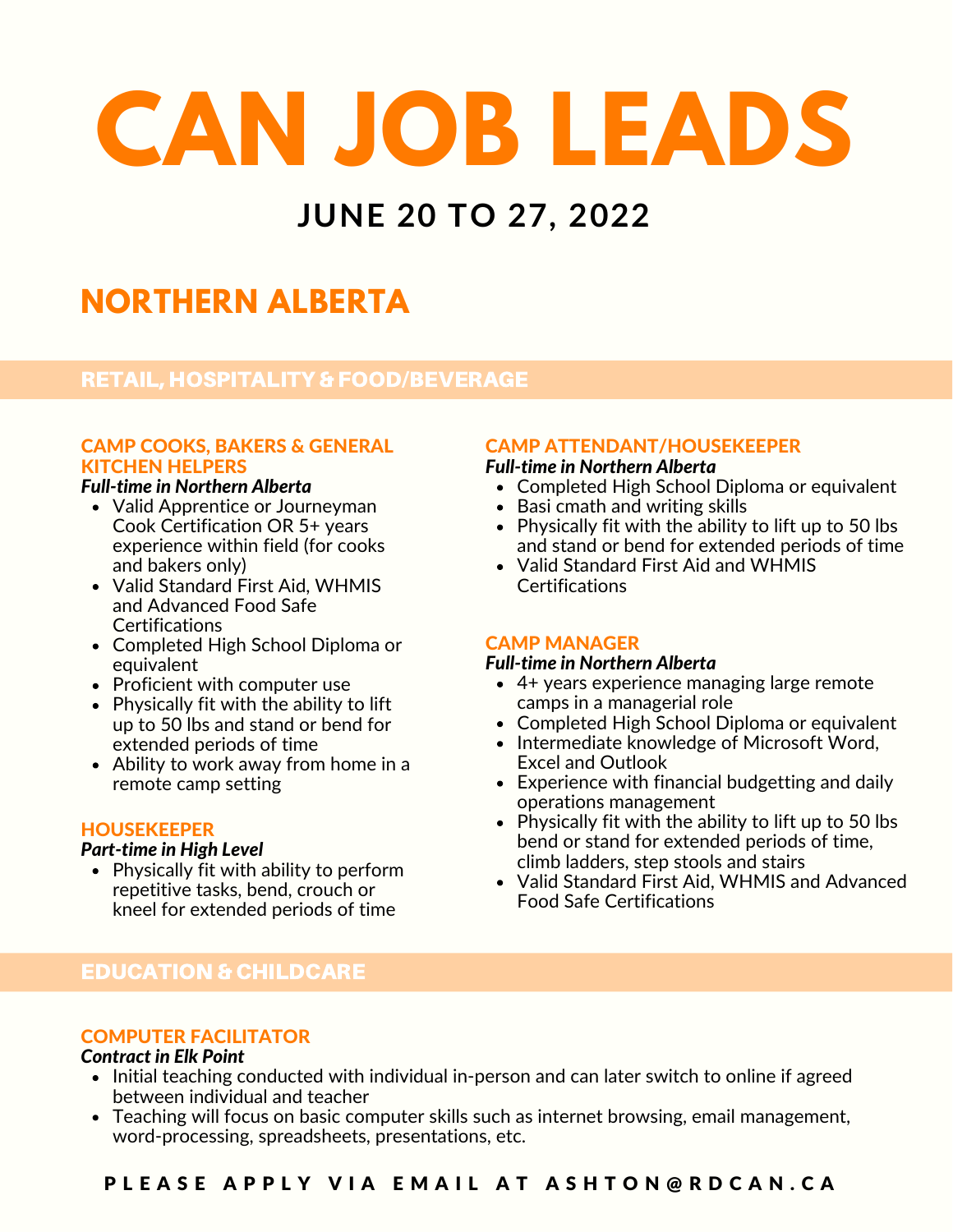### **JUNE 20 TO 27, 2022**

### **WESTERN CANADA**

#### HEALTH & WELLNESS

#### SAFETY WATCH

#### *Full-time in various locations across Western Canada*

- Physically fit
- Strong written and verbal communication skills
- Valid Standard First Aid with CPR/AED Level C, H2S Alive and CSO certifications

#### ADVANCED CARE PARAMEDIC (ACP)

#### *Full-time in various locations across Western Canada*

- Must be able to work away from home for extended periods of time, long hours and able to work day and night shifts on site
- Must be computer proficient and use Microsoft Office Suite
- Minimum Class 5 Driver's License with Clean Drivers Abstract
- Valid Standard First Aid with CPR/AED Level C, H2S Alive and CSO certifications
- Active Alberta College of Paramedics (AB), Saskatchewan College of Paramedics (SK), or EMA (BC) Registration

#### EMERGENCY MEDICAL RESPONDER (EMR)

*Full-time in various locations across Western Canada*

- Must be able to work away from home for extended periods of time, long hours and able to work day and night shifts on site
- Must be computer proficient and use Microsoft Office Suite
- Minimum Class 5 Driver's License with Clean Drivers Abstract
- Valid Standard First Aid with CPR/AED Level C, H2S Alive and CSO certifications
- Active Alberta College of Paramedics (AB), Saskatchewan College of Paramedics (SK), or EMA (BC) Registration